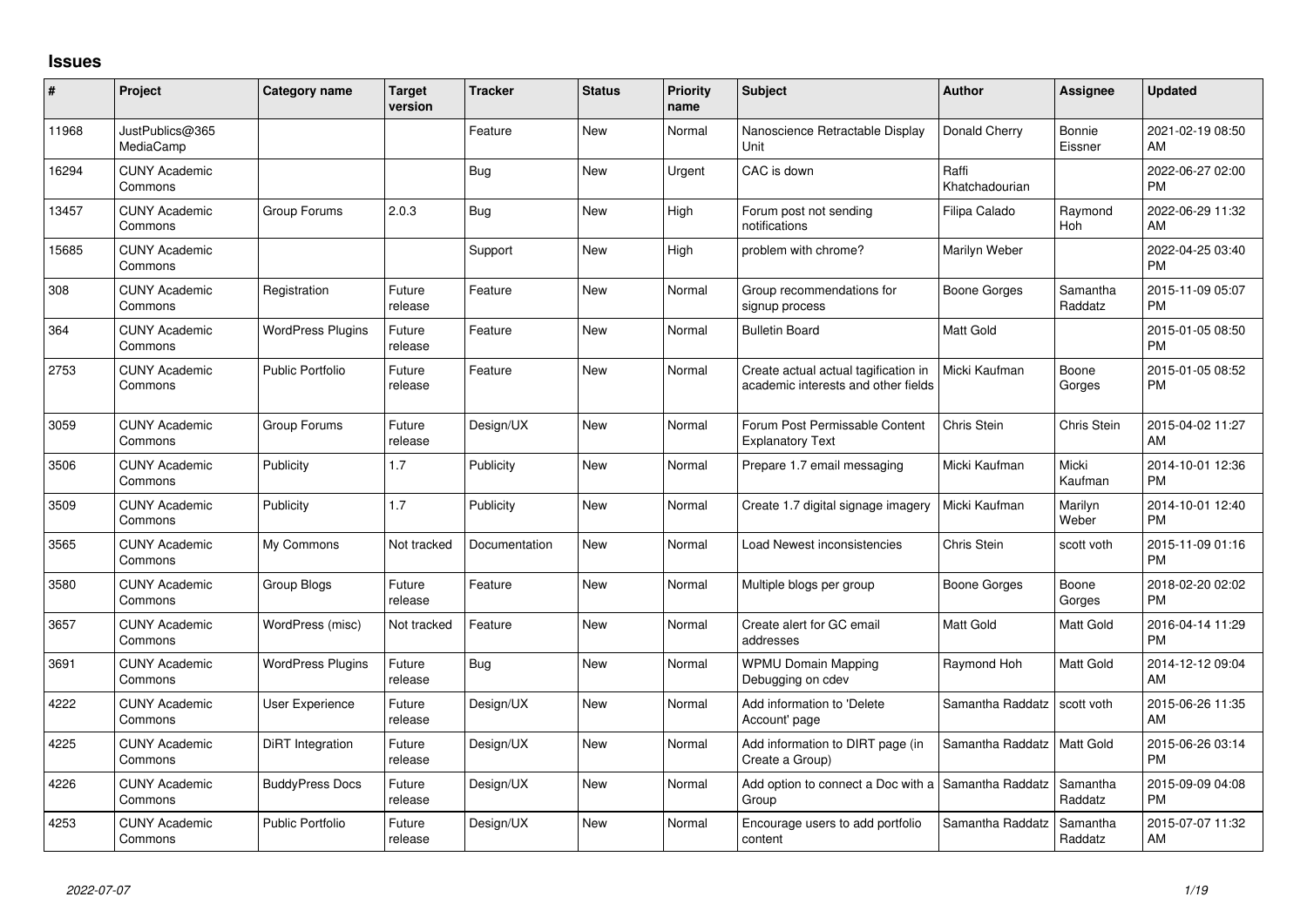| $\pmb{\#}$ | <b>Project</b>                  | <b>Category name</b>       | <b>Target</b><br>version | <b>Tracker</b> | <b>Status</b> | <b>Priority</b><br>name | <b>Subject</b>                                                                    | <b>Author</b>           | Assignee            | <b>Updated</b>                |
|------------|---------------------------------|----------------------------|--------------------------|----------------|---------------|-------------------------|-----------------------------------------------------------------------------------|-------------------------|---------------------|-------------------------------|
| 4481       | <b>CUNY Academic</b><br>Commons | Events                     | Future<br>release        | Feature        | New           | Normal                  | Group admins/mods should have<br>the ability to unlink an event from<br>the group | Boone Gorges            | Boone<br>Gorges     | 2017-04-24 03:53<br><b>PM</b> |
| 4592       | <b>CUNY Academic</b><br>Commons | Events                     | Future<br>release        | Design/UX      | <b>New</b>    | Normal                  | Event Creation - Venue Dropdown<br>Slow                                           | Samantha Raddatz        | Boone<br>Gorges     | 2015-09-14 04:56<br><b>PM</b> |
| 4622       | <b>CUNY Academic</b><br>Commons | <b>Public Portfolio</b>    | Future<br>release        | Design/UX      | <b>New</b>    | Normal                  | <b>Profile Visibility Settings</b>                                                | Samantha Raddatz        | Samantha<br>Raddatz | 2015-09-21 12:18<br><b>PM</b> |
| 4635       | <b>CUNY Academic</b><br>Commons | Authentication             | Future<br>release        | Feature        | New           | Normal                  | Allow non-WP authentication                                                       | Boone Gorges            | Sonja Leix          | 2019-03-01 02:05<br><b>PM</b> |
| 4972       | <b>CUNY Academic</b><br>Commons | Analytics                  | Not tracked              | <b>Bug</b>     | <b>New</b>    | Normal                  | <b>Newsletter Analytics</b>                                                       | Stephen Real            | Matt Gold           | 2015-12-09 12:54<br><b>PM</b> |
| 5182       | <b>CUNY Academic</b><br>Commons | Social Paper               | Future<br>release        | Design/UX      | <b>New</b>    | Normal                  | "Publishing" a private paper on<br>social paper?                                  | Raffi<br>Khatchadourian | Boone<br>Gorges     | 2016-10-13 04:12<br>PM        |
| 5183       | <b>CUNY Academic</b><br>Commons | Social Paper               | Future<br>release        | Design/UX      | New           | Normal                  | Creating a new paper when<br>viewing an existing paper                            | Raffi<br>Khatchadourian | Samantha<br>Raddatz | 2016-02-02 12:09<br><b>PM</b> |
| 5199       | <b>CUNY Academic</b><br>Commons | Social Paper               | Future<br>release        | Feature        | <b>New</b>    | Normal                  | add tables to the SP editor                                                       | Marilyn Weber           |                     | 2016-10-24 11:27<br>AM        |
| 5205       | <b>CUNY Academic</b><br>Commons | Social Paper               | Future<br>release        | Feature        | <b>New</b>    | Normal                  | Social Paper folders                                                              | Marilyn Weber           |                     | 2016-02-11 10:24<br><b>PM</b> |
| 5282       | <b>CUNY Academic</b><br>Commons | Social Paper               | Future<br>release        | <b>Bug</b>     | New           | Normal                  | Replying via email directs to paper<br>but not individual comment.                | Marilyn Weber           | Raymond<br>Hoh      | 2016-03-02 01:48<br><b>PM</b> |
| 5298       | <b>CUNY Academic</b><br>Commons |                            | Not tracked              | Publicity      | New           | Normal                  | Survey Pop-Up Text                                                                | Samantha Raddatz        | Samantha<br>Raddatz | 2016-03-22 12:27<br><b>PM</b> |
| 5397       | <b>CUNY Academic</b><br>Commons | Social Paper               | Future<br>release        | Feature        | <b>New</b>    | Normal                  | frustrating to have to<br>enable/disable in SP                                    | Marilyn Weber           | Samantha<br>Raddatz | 2016-04-20 03:39<br><b>PM</b> |
| 5488       | <b>CUNY Academic</b><br>Commons | Social Paper               | Future<br>release        | <b>Bug</b>     | <b>New</b>    | Normal                  | Add a "last edited by" field to<br>Social Paper group directories                 | Boone Gorges            |                     | 2016-04-21 10:05<br><b>PM</b> |
| 5489       | <b>CUNY Academic</b><br>Commons | Social Paper               | Future<br>release        | Feature        | New           | Normal                  | Asc/desc sorting for Social Paper<br>directories                                  | Boone Gorges            |                     | 2016-04-21 10:06<br><b>PM</b> |
| 5679       | <b>CUNY Academic</b><br>Commons | Analytics                  | Not tracked              | Feature        | <b>New</b>    | Normal                  | Logged In Users for GA                                                            | <b>Valerie Townsend</b> | Valerie<br>Townsend | 2016-06-11 09:49<br>AM        |
| 5992       | <b>CUNY Academic</b><br>Commons | <b>Email Notifications</b> | Future<br>release        | Feature        | <b>New</b>    | Normal                  | Changing the From line of<br>autogenerated blog emails                            | Marilyn Weber           |                     | 2018-09-27 05:19<br><b>PM</b> |
| 6078       | <b>CUNY Academic</b><br>Commons | <b>Blogs (BuddyPress)</b>  | Future<br>release        | Feature        | New           | Normal                  | <b>Explore Adding Network Blog</b><br>Metadata Plugin                             | Luke Waltzer            | Luke Waltzer        | 2016-10-11 10:29<br><b>PM</b> |
| 6332       | <b>CUNY Academic</b><br>Commons | WordPress (misc)           | Future<br>release        | Feature        | <b>New</b>    | Normal                  | Allow uploaded files to be marked<br>as private in an ad hoc way                  | <b>Boone Gorges</b>     |                     | 2016-10-17 11:41<br><b>PM</b> |
| 6665       | <b>CUNY Academic</b><br>Commons |                            | Not tracked              | Publicity      | <b>New</b>    | Normal                  | Dead Link in 1.10 announcement<br>post                                            | Paige Dupont            | Stephen Real        | 2016-12-01 03:11<br>PM        |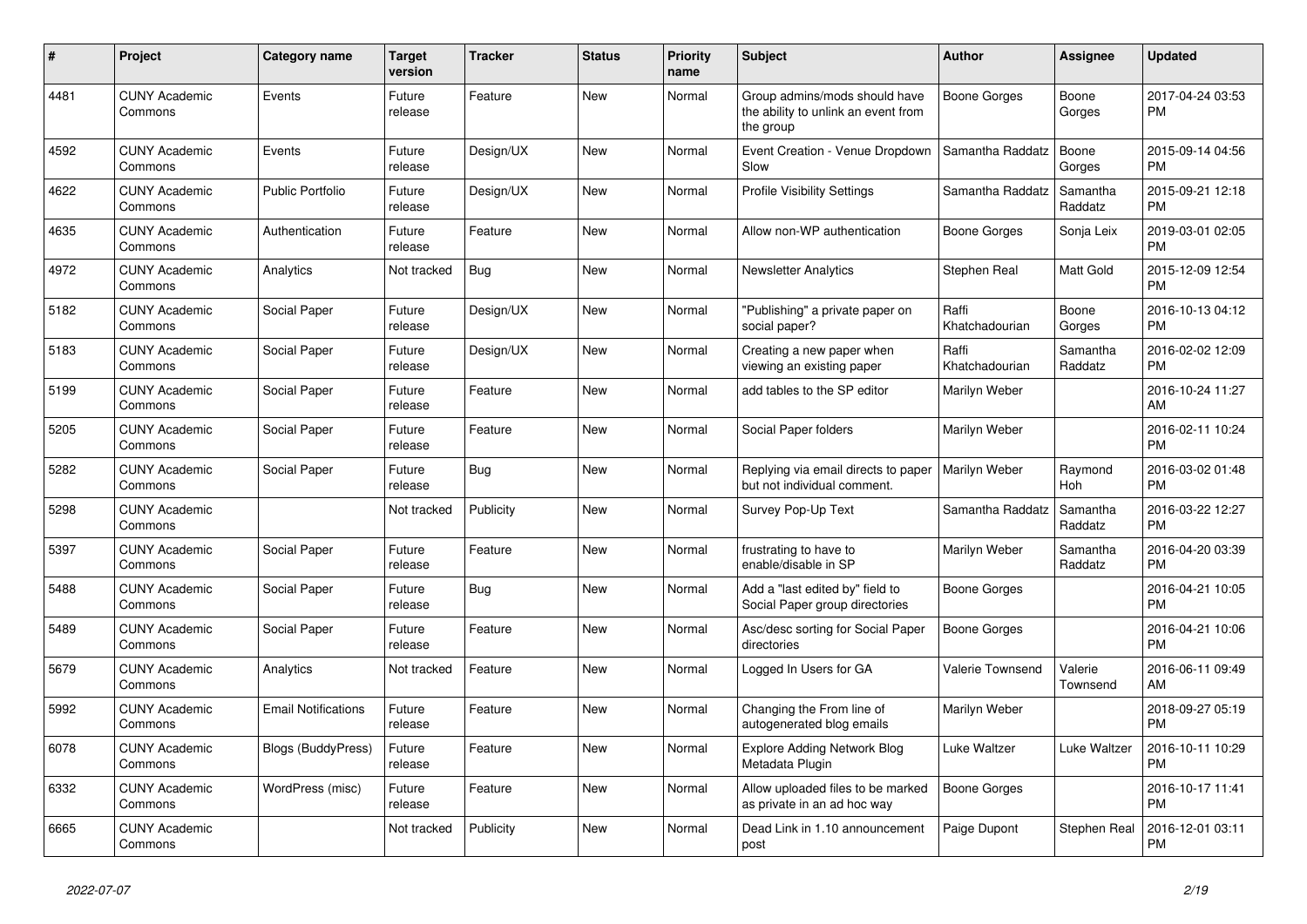| #     | Project                         | <b>Category name</b>     | <b>Target</b><br>version | <b>Tracker</b> | <b>Status</b> | <b>Priority</b><br>name | Subject                                                                                                                                      | Author                  | <b>Assignee</b>    | <b>Updated</b>                |
|-------|---------------------------------|--------------------------|--------------------------|----------------|---------------|-------------------------|----------------------------------------------------------------------------------------------------------------------------------------------|-------------------------|--------------------|-------------------------------|
| 6755  | <b>CUNY Academic</b><br>Commons | WordPress (misc)         | Future<br>release        | <b>Bug</b>     | <b>New</b>    | Normal                  | Cannot Deactivate Plugin                                                                                                                     | Laura Kane              |                    | 2016-11-16 01:12<br><b>PM</b> |
| 7022  | <b>CUNY Academic</b><br>Commons | Announcements            | Future<br>release        | Bug            | New           | Normal                  | Sitewide announcements should<br>be displayed on, and dismissable<br>from, mapped domains                                                    | <b>Boone Gorges</b>     | Boone<br>Gorges    | 2018-03-22 10:18<br>AM        |
| 7624  | <b>CUNY Academic</b><br>Commons | BuddyPress (misc)        | Future<br>release        | Design/UX      | New           | Normal                  | <b>BP Notifications</b>                                                                                                                      | Luke Waltzer            | Paige Dupont       | 2017-02-08 10:43<br><b>PM</b> |
| 7663  | <b>CUNY Academic</b><br>Commons | Social Paper             | Future<br>release        | Bug            | <b>New</b>    | Normal                  | Social Paper notifications not<br>formatted correctly on secondary<br>sites                                                                  | <b>Boone Gorges</b>     | Boone<br>Gorges    | 2018-04-16 03:52<br>PM        |
| 7928  | <b>CUNY Academic</b><br>Commons | Group Forums             | Not tracked              | <b>Bug</b>     | <b>New</b>    | Normal                  | Duplicate Forum post                                                                                                                         | Luke Waltzer            | Raymond<br>Hoh     | 2017-04-11 09:27<br><b>PM</b> |
| 7981  | <b>CUNY Academic</b><br>Commons | Social Paper             | Future<br>release        | Bug            | <b>New</b>    | Normal                  | Social Paper comments should not<br>go to spam                                                                                               | Luke Waltzer            | Boone<br>Gorges    | 2018-04-16 03:52<br><b>PM</b> |
| 8211  | <b>CUNY Academic</b><br>Commons | <b>WordPress Themes</b>  | Future<br>release        | Feature        | <b>New</b>    | Normal                  | Theme Suggestions: Material<br>Design-Inspired Themes                                                                                        | Margaret Galvan         | Margaret<br>Galvan | 2017-08-07 02:48<br><b>PM</b> |
| 8440  | <b>CUNY Academic</b><br>Commons | Onboarding               | Not tracked              | Bug            | New           | Normal                  | Create Test Email Accounts for<br><b>Onboarding Project</b>                                                                                  | Stephen Real            | Stephen Real       | 2017-08-01 09:49<br><b>PM</b> |
| 8607  | <b>CUNY Academic</b><br>Commons |                          | Not tracked              | Support        | <b>New</b>    | Normal                  | Paypal?                                                                                                                                      | Marilyn Weber           | Matt Gold          | 2018-05-15 01:37<br><b>PM</b> |
| 8835  | <b>CUNY Academic</b><br>Commons | Blogs (BuddyPress)       | Future<br>release        | Feature        | <b>New</b>    | Normal                  | Extend cuny is shortlinks to sites                                                                                                           | <b>Luke Waltzer</b>     | Boone<br>Gorges    | 2022-04-26 11:59<br>AM        |
| 9346  | <b>CUNY Academic</b><br>Commons | WordPress (misc)         | Not tracked              | Bug            | New           | Normal                  | Clone cetls.bmcc.cuny.edu for<br>development                                                                                                 | Owen Roberts            | Raymond<br>Hoh     | 2018-03-06 05:35<br><b>PM</b> |
| 9420  | <b>CUNY Academic</b><br>Commons | cuny.is                  | Not tracked              | Feature        | New           | Normal                  | Request for http://cuny.is/streams                                                                                                           | Raffi<br>Khatchadourian | Marilyn<br>Weber   | 2018-04-02 10:08<br>AM        |
| 9643  | <b>CUNY Academic</b><br>Commons | Publicity                | Not tracked              | Feature        | <b>New</b>    | Normal                  | Create a page on the Commons<br>for logos etc.                                                                                               | Stephen Real            | Stephen Real       | 2018-04-24 10:53<br>AM        |
| 9720  | <b>CUNY Academic</b><br>Commons | Authentication           | Future<br>release        | Feature        | <b>New</b>    | Normal                  | The Commons should be an oAuth   Boone Gorges<br>provider                                                                                    |                         |                    | 2019-03-01 02:04<br><b>PM</b> |
| 9729  | <b>CUNY Academic</b><br>Commons | <b>SEO</b>               | Not tracked              | Support        | New           | Normal                  | 503 Errors showing on<br>newlaborforum.cuny.edu                                                                                              | Diane Krauthamer        | Raymond<br>Hoh     | 2018-05-22 04:48<br><b>PM</b> |
| 9908  | <b>CUNY Academic</b><br>Commons |                          | Not tracked              | Feature        | New           | Normal                  | Is it possible to send email<br>updates to users (or an email<br>address not on the list) for only a<br>single page AFTER being<br>prompted? | <b>Michael Shields</b>  | scott voth         | 2018-06-11 01:34<br>PM        |
| 9926  | <b>CUNY Academic</b><br>Commons | <b>WordPress Plugins</b> | Future<br>release        | Bug            | New           | Normal                  | twitter-mentions-as-comments<br>cron jobs can run long                                                                                       | Boone Gorges            | Boone<br>Gorges    | 2018-10-24 12:34<br><b>PM</b> |
| 10226 | <b>CUNY Academic</b><br>Commons | Courses                  | Future<br>release        | Feature        | New           | Normal                  | Add "My Courses" to drop down<br>list                                                                                                        | scott voth              | Boone<br>Gorges    | 2021-11-19 12:42<br>PM        |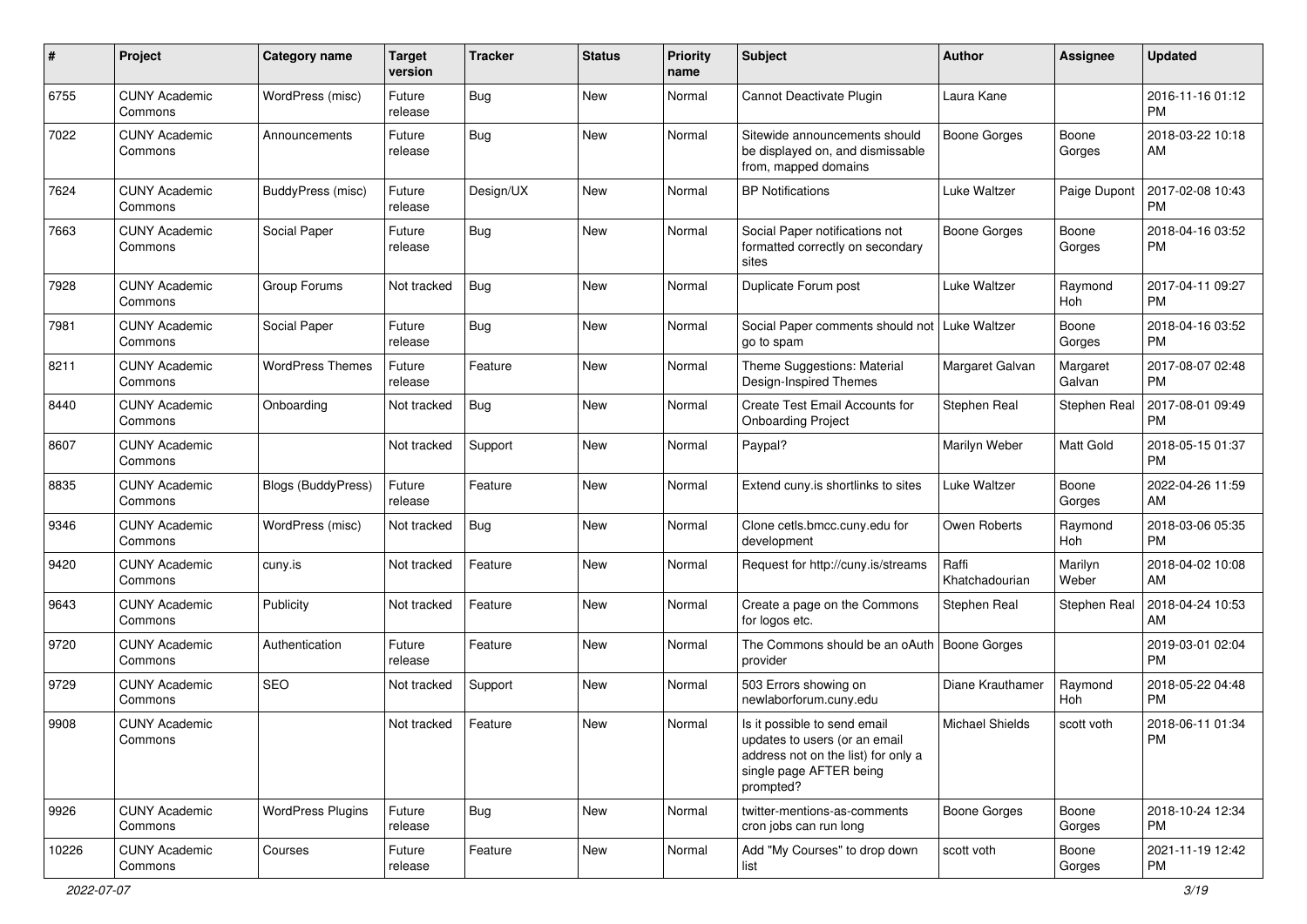| #     | Project                         | <b>Category name</b>        | <b>Target</b><br>version | <b>Tracker</b> | <b>Status</b> | Priority<br>name | <b>Subject</b>                                                                                               | Author              | <b>Assignee</b>    | <b>Updated</b>                |
|-------|---------------------------------|-----------------------------|--------------------------|----------------|---------------|------------------|--------------------------------------------------------------------------------------------------------------|---------------------|--------------------|-------------------------------|
| 10354 | <b>CUNY Academic</b><br>Commons | Public Portfolio            | Future<br>release        | Feature        | <b>New</b>    | Normal           | Opt out of Having a Profile Page                                                                             | scott voth          | Chris Stein        | 2020-05-12 10:43<br>AM        |
| 10439 | <b>CUNY Academic</b><br>Commons | Design                      | 2.1.0                    | Design/UX      | New           | Normal           | <b>Create Style Guide for Commons</b>                                                                        | Sonja Leix          | Sara Cannon        | 2022-06-28 01:43<br>PM        |
| 10580 | <b>CUNY Academic</b><br>Commons | Information<br>Architecture | Future<br>release        | Design/UX      | <b>New</b>    | Normal           | Primary nav item review                                                                                      | <b>Boone Gorges</b> | Sara Cannon        | 2022-06-28 01:29<br><b>PM</b> |
| 10794 | <b>CUNY Academic</b><br>Commons | Performance                 | Not tracked              | Bug            | <b>New</b>    | Normal           | Memcached connection<br>occasionally breaks                                                                  | Boone Gorges        | Boone<br>Gorges    | 2018-12-06 03:30<br><b>PM</b> |
| 10839 | <b>CUNY Academic</b><br>Commons | About page                  | Not tracked              | Support        | <b>New</b>    | Normal           | <b>Mission Statement Needs</b><br>Revision                                                                   | scott voth          | Matt Gold          | 2018-12-26 10:58<br>AM        |
| 11024 | <b>CUNY Academic</b><br>Commons | WordPress (misc)            | Future<br>release        | Bug            | New           | Normal           | Subsites should not show "you<br>should update your .htaccess<br>now" notice after permalink setting<br>save | <b>Boone Gorges</b> |                    | 2019-01-28 01:35<br><b>PM</b> |
| 11243 | <b>CUNY Academic</b><br>Commons | BuddyPress (misc)           | Future<br>release        | <b>Bug</b>     | <b>New</b>    | Normal           | Audit bp-custom.php                                                                                          | Raymond Hoh         | Raymond<br>Hoh     | 2022-04-26 11:59<br>AM        |
| 11392 | <b>CUNY Academic</b><br>Commons |                             | Future<br>release        | Bug            | New           | Normal           | Migrate users away from<br><b>StatPress</b>                                                                  | <b>Boone Gorges</b> |                    | 2019-04-23 03:53<br><b>PM</b> |
| 11393 | <b>CUNY Academic</b><br>Commons |                             | Not tracked              | Publicity      | New           | Normal           | After 1.15 release, ceate a hero<br>slide and post about adding a site<br>to a group                         | scott voth          | Patrick<br>Sweeney | 2019-05-14 10:32<br>AM        |
| 11496 | <b>CUNY Academic</b><br>Commons | <b>Public Portfolio</b>     | 1.15.2                   | Support        | <b>New</b>    | Normal           | Replace Twitter Icon on Member<br>Portfolio page                                                             | scott voth          | Boone<br>Gorges    | 2019-06-06 01:03<br><b>PM</b> |
| 11531 | <b>CUNY Academic</b><br>Commons | Events                      | Future<br>release        | Feature        | <b>New</b>    | Normal           | Main Events calendar should<br>include non-public events that user<br>has access to                          | scott voth          | Boone<br>Gorges    | 2019-06-11 10:00<br>AM        |
| 11545 | <b>CUNY Academic</b><br>Commons | <b>WordPress Plugins</b>    | Not tracked              | Support        | <b>New</b>    | Normal           | Twitter searches in WordPress                                                                                | Gina Cherry         | Matt Gold          | 2019-09-23 01:03<br><b>PM</b> |
| 11624 | <b>CUNY Academic</b><br>Commons | WordPress (misc)            | Not tracked              | Support        | <b>New</b>    | Normal           | Change pages into posts or swap<br>database for a Commons site?                                              | Stephen Klein       | Raymond<br>Hoh     | 2019-07-09 11:04<br>AM        |
| 11789 | <b>CUNY Academic</b><br>Commons | Courses                     | Future<br>release        | Feature        | New           | Normal           | Ability to remove item from<br>Courses list                                                                  | Laurie Hurson       | Sonja Leix         | 2019-09-24 12:28<br><b>PM</b> |
| 11834 | <b>CUNY Academic</b><br>Commons | <b>Group Files</b>          | Future<br>release        | Feature        | <b>New</b>    | Normal           | Improved tools for managing<br>group file folders                                                            | Boone Gorges        | Sonja Leix         | 2019-09-06 03:55<br><b>PM</b> |
| 11843 | <b>CUNY Academic</b><br>Commons | WordPress (misc)            | Future<br>release        | Design/UX      | New           | Normal           | Tweaking the Gutenberg Editor<br>Interface                                                                   | Laurie Hurson       |                    | 2022-04-26 12:00<br><b>PM</b> |
| 11860 | <b>CUNY Academic</b><br>Commons | Registration                | Future<br>release        | Feature        | <b>New</b>    | Normal           | <b>Ensure Students Are Aware They</b><br>Can Use Aliases At Registration                                     | scott voth          |                    | 2019-09-24 08:46<br>AM        |
| 11879 | <b>CUNY Academic</b><br>Commons |                             | Not tracked              | Bug            | <b>New</b>    | Normal           | Hypothesis comments appearing<br>on multiple, different pdfs across<br>blogs                                 | Laurie Hurson       | Laurie Hurson      | 2019-09-19 02:39<br>PM        |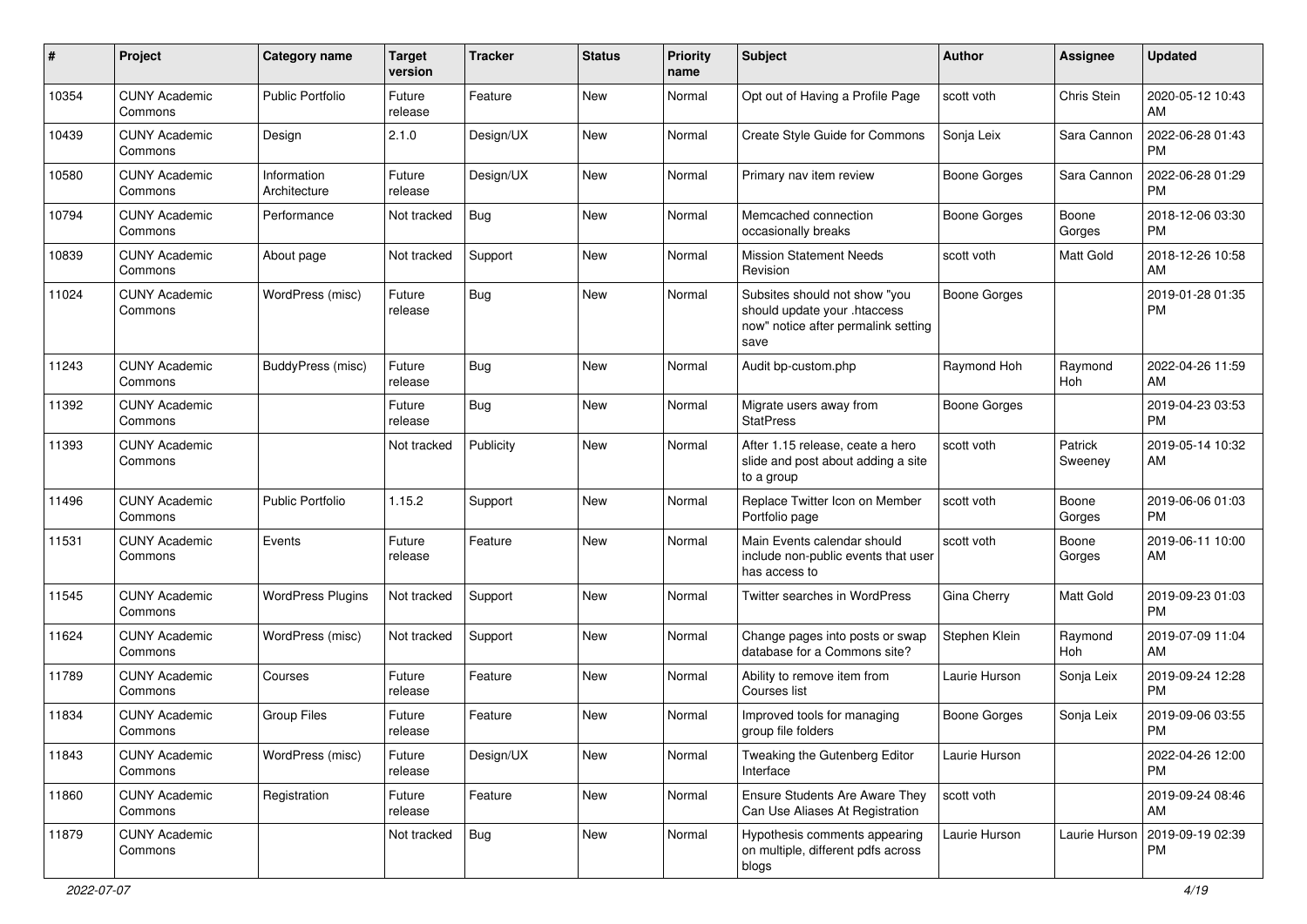| #     | <b>Project</b>                  | Category name              | Target<br>version | <b>Tracker</b> | <b>Status</b> | <b>Priority</b><br>name | <b>Subject</b>                                                | <b>Author</b>       | Assignee           | <b>Updated</b>                |
|-------|---------------------------------|----------------------------|-------------------|----------------|---------------|-------------------------|---------------------------------------------------------------|---------------------|--------------------|-------------------------------|
| 11883 | <b>CUNY Academic</b><br>Commons | Help/Codex                 | Not tracked       | Support        | <b>New</b>    | Normal                  | Need Embedding Help Page<br>Update (Tableau)                  | Anthony Wheeler     | scott voth         | 2019-09-24 08:49<br>AM        |
| 12042 | <b>CUNY Academic</b><br>Commons | <b>Email Notifications</b> | Future<br>release | Feature        | <b>New</b>    | Normal                  | Improved error logging for BPGES<br>send queue                | <b>Boone Gorges</b> | Boone<br>Gorges    | 2021-11-19 12:25<br><b>PM</b> |
| 12091 | <b>CUNY Academic</b><br>Commons | <b>Group Files</b>         | Future<br>release | Feature        | <b>New</b>    | Normal                  | Improved pre-upload file validation<br>for bp-group-documents | Boone Gorges        | Boone<br>Gorges    | 2019-11-14 01:21<br><b>PM</b> |
| 12247 | <b>CUNY Academic</b><br>Commons | Publicity                  | Not tracked       | Support        | New           | Normal                  | <b>Screenshot of First Commons</b><br>Homepage                | scott voth          | scott voth         | 2020-01-14 12:08<br><b>PM</b> |
| 12328 | <b>CUNY Academic</b><br>Commons |                            | Not tracked       | Support        | <b>New</b>    | Normal                  | Sign up Code for Non-CUNY<br>Faculty                          | Laurie Hurson       |                    | 2020-01-28 10:25<br>AM        |
| 12352 | <b>CUNY Academic</b><br>Commons |                            | Not tracked       | Support        | <b>New</b>    | Normal                  | "posts list" page builder block<br>option                     | Marilyn Weber       |                    | 2020-02-03 01:29<br><b>PM</b> |
| 12382 | <b>CUNY Academic</b><br>Commons | Membership                 | Not tracked       | Support        | New           | Normal                  | Email request change                                          | Marilyn Weber       | Marilyn<br>Weber   | 2020-02-06 12:56<br><b>PM</b> |
| 12392 | <b>CUNY Academic</b><br>Commons | Help/Codex                 | Not tracked       | Documentation  | <b>New</b>    | Normal                  | <b>Updates to Common Commons</b><br>Questions on Help Page    | scott voth          | Margaret<br>Galvan | 2020-02-11 10:53<br>AM        |
| 12438 | <b>CUNY Academic</b><br>Commons | Courses                    | Not tracked       | Bug            | <b>New</b>    | Normal                  | Site appearing twice                                          | Laurie Hurson       | Boone<br>Gorges    | 2020-02-18 01:34<br><b>PM</b> |
| 12573 | <b>CUNY Academic</b><br>Commons | <b>WordPress Plugins</b>   | Future<br>release | Bug            | <b>New</b>    | Normal                  | <b>CommentPress Core Issues</b>                               | scott voth          |                    | 2020-03-24 04:32<br><b>PM</b> |
| 12911 | <b>CUNY Academic</b><br>Commons |                            | Not tracked       | Feature        | New           | Normal                  | Block access to xmlrpc.php based<br>on User-Agent             | <b>Boone Gorges</b> | Boone<br>Gorges    | 2020-06-09 05:12<br><b>PM</b> |
| 13048 | <b>CUNY Academic</b><br>Commons | Shortcodes and<br>embeds   | Future<br>release | Feature        | <b>New</b>    | Normal                  | Jupyter Notebooks support                                     | Boone Gorges        |                    | 2020-07-14 11:46<br>AM        |
| 13199 | <b>CUNY Academic</b><br>Commons | Group Forums               | Future<br>release | Feature        | New           | Normal                  | Favoring Groups over bbPress<br>plugin                        | Colin McDonald      | Colin<br>McDonald  | 2021-11-19 12:28<br><b>PM</b> |
| 13286 | <b>CUNY Academic</b><br>Commons |                            | Not tracked       | Support        | New           | Normal                  | problem connecting with<br>WordPress app                      | Marilyn Weber       | Raymond<br>Hoh     | 2020-09-08 11:16<br>AM        |
| 13331 | <b>CUNY Academic</b><br>Commons | Site cloning               | Future<br>release | Bug            | <b>New</b>    | Normal                  | Combine Site Template and Clone<br>operations                 | Boone Gorges        | Jeremy Felt        | 2021-11-19 12:39<br><b>PM</b> |
| 13358 | <b>CUNY Academic</b><br>Commons | Group Forums               | Future<br>release | Feature        | <b>New</b>    | Normal                  | Improved UI for group forum<br>threading settings             | Boone Gorges        | Raymond<br>Hoh     | 2021-11-19 12:27<br><b>PM</b> |
| 13370 | <b>CUNY Academic</b><br>Commons | Group Library              | Future<br>release | Feature        | New           | Normal                  | Library bulk deletion and folder<br>editing                   | Colin McDonald      | Boone<br>Gorges    | 2020-10-13 10:41<br>AM        |
| 13430 | <b>CUNY Academic</b><br>Commons | Reply By Email             | Not tracked       | Bug            | <b>New</b>    | Normal                  | Delay in RBE                                                  | Luke Waltzer        | Raymond<br>Hoh     | 2020-10-13 11:16<br>AM        |
| 13466 | <b>CUNY Academic</b><br>Commons | Cavalcade                  | Future<br>release | Feature        | <b>New</b>    | Normal                  | Automated cleanup for duplicate<br>Cavalcade tasks            | Boone Gorges        | Boone<br>Gorges    | 2020-10-13 05:24<br><b>PM</b> |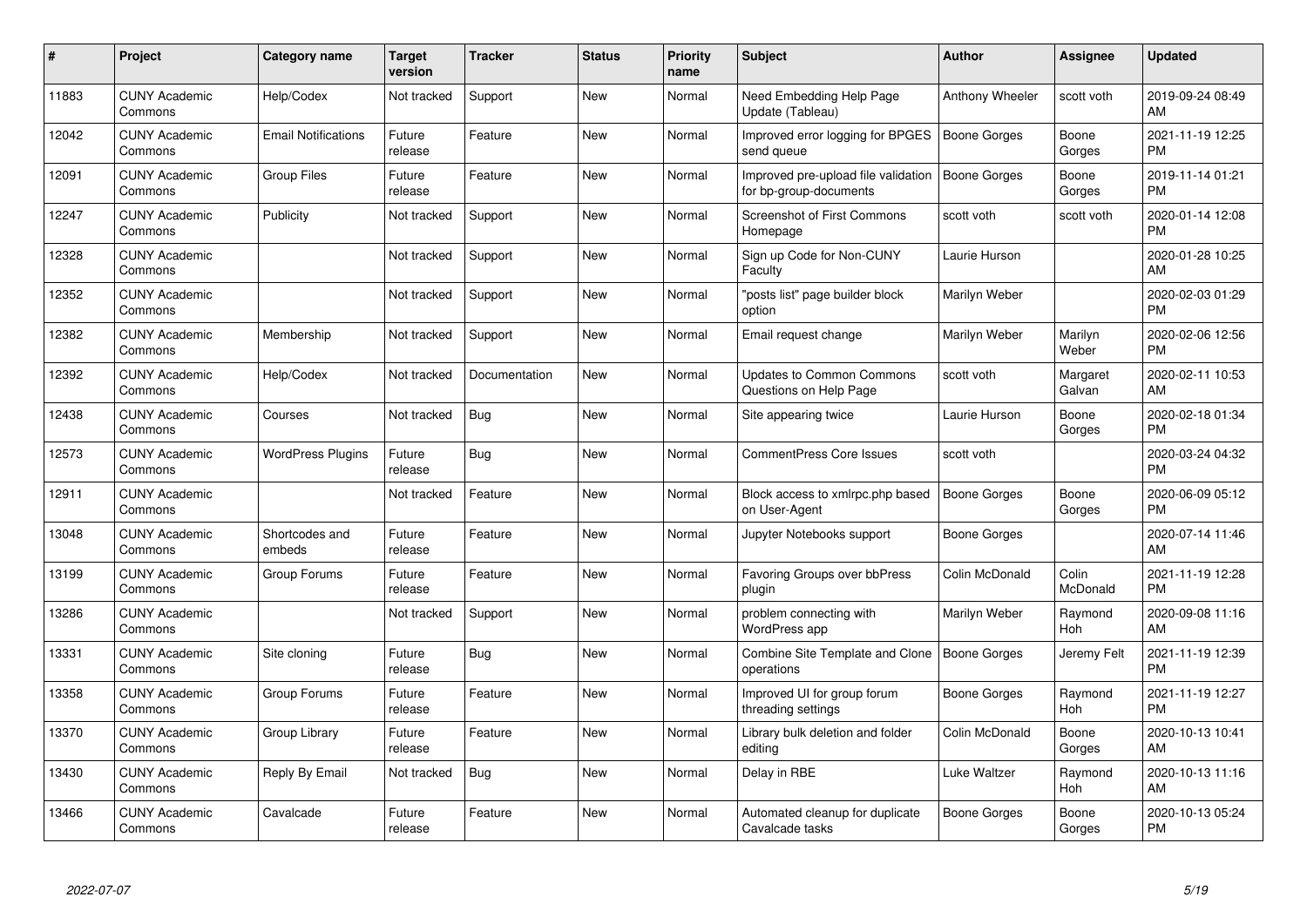| #     | <b>Project</b>                  | <b>Category name</b>           | <b>Target</b><br>version | <b>Tracker</b> | <b>Status</b> | <b>Priority</b><br>name | <b>Subject</b>                                                                             | <b>Author</b>           | Assignee        | <b>Updated</b>                |
|-------|---------------------------------|--------------------------------|--------------------------|----------------|---------------|-------------------------|--------------------------------------------------------------------------------------------|-------------------------|-----------------|-------------------------------|
| 13650 | <b>CUNY Academic</b><br>Commons | Group Library                  | Future<br>release        | Feature        | New           | Normal                  | Forum Attachments in Group<br>Library                                                      | Laurie Hurson           |                 | 2021-11-19 12:30<br><b>PM</b> |
| 13835 | <b>CUNY Academic</b><br>Commons | WordPress (misc)               | Future<br>release        | Feature        | <b>New</b>    | Normal                  | Allow OneSearch widget to have<br>'CUNY' as campus                                         | <b>Boone Gorges</b>     | Boone<br>Gorges | 2021-11-19 12:39<br><b>PM</b> |
| 13891 | <b>CUNY Academic</b><br>Commons | Internal Tools and<br>Workflow | 2.1.0                    | Feature        | <b>New</b>    | Normal                  | Migrate automated linting to<br>GitHub Actions                                             | Boone Gorges            | Jeremy Felt     | 2022-06-29 11:13<br>AM        |
| 13949 | <b>CUNY Academic</b><br>Commons |                                | Not tracked              | <b>Bug</b>     | <b>New</b>    | Normal                  | Continued debugging of runaway<br>MySQL connections                                        | <b>Matt Gold</b>        | Boone<br>Gorges | 2021-09-14 10:42<br>AM        |
| 14184 | <b>CUNY Academic</b><br>Commons | <b>Public Portfolio</b>        | Future<br>release        | Feature        | New           | Normal                  | Centralized mechanism for storing<br>Campus affiliations                                   | <b>Boone Gorges</b>     | Boone<br>Gorges | 2022-01-04 11:35<br>AM        |
| 14309 | <b>CUNY Academic</b><br>Commons | Group Library                  | Future<br>release        | Feature        | New           | Normal                  | Better handling of<br>bp_group_document file download<br>attempts when file is not present | <b>Boone Gorges</b>     | Boone<br>Gorges | 2021-11-19 12:28<br><b>PM</b> |
| 14394 | <b>CUNY Academic</b><br>Commons |                                | Not tracked              | Feature        | <b>New</b>    | Normal                  | Commons News Site - redesign                                                               | scott voth              | scott voth      | 2021-09-14 10:46<br>AM        |
| 14475 | <b>CUNY Academic</b><br>Commons |                                | Not tracked              | Publicity      | New           | Normal                  | <b>OER Showcase Page</b>                                                                   | Laurie Hurson           | Laurie Hurson   | 2021-09-14 10:46<br>AM        |
| 14496 | <b>CUNY Academic</b><br>Commons | Domain Mapping                 | Future<br>release        | Bug            | New           | Normal                  | Mapped domain SSO uses<br>third-party cookies                                              | Raymond Hoh             | Raymond<br>Hoh  | 2021-05-24 04:03<br><b>PM</b> |
| 14787 | <b>CUNY Academic</b><br>Commons | Plugin Packages                | Future<br>release        | Feature        | <b>New</b>    | Normal                  | Creating a "Design" plugin<br>package                                                      | Laurie Hurson           | scott voth      | 2022-04-27 04:56<br><b>PM</b> |
| 14792 | <b>CUNY Academic</b><br>Commons |                                |                          | Bug            | New           | Normal                  | Inconsistent email notifications<br>from gravity forms                                     | Raffi<br>Khatchadourian |                 | 2021-10-04 01:50<br><b>PM</b> |
| 14908 | <b>CUNY Academic</b><br>Commons | Performance                    |                          | Bug            | New           | Normal                  | Stale object cache on cdev                                                                 | Raymond Hoh             | Boone<br>Gorges | 2021-12-07 09:45<br>AM        |
| 14911 | <b>CUNY Academic</b><br>Commons | <b>WordPress Themes</b>        | Not tracked              | Support        | <b>New</b>    | Normal                  | Twentytwentyone theme                                                                      | Marilyn Weber           |                 | 2021-10-28 10:37<br>AM        |
| 14936 | <b>CUNY Academic</b><br>Commons |                                |                          | Bug            | <b>New</b>    | Normal                  | Commons websites blocked by<br>SPS campus network                                          | Laurie Hurson           |                 | 2021-11-03 03:57<br><b>PM</b> |
| 14940 | <b>CUNY Academic</b><br>Commons |                                |                          | Bug            | New           | Normal                  | Discrepancy between Commons<br>profile "sites" and actual # of sites                       | Laurie Hurson           |                 | 2021-11-08 11:09<br>AM        |
| 14987 | <b>CUNY Academic</b><br>Commons | <b>WordPress Plugins</b>       | Future<br>release        | Bug            | New           | Normal                  | Elementor update causes<br>database freeze-up                                              | Boone Gorges            | Boone<br>Gorges | 2021-11-29 12:02<br><b>PM</b> |
| 15045 | <b>CUNY Academic</b><br>Commons |                                |                          | Support        | <b>New</b>    | Normal                  | no result for KCeL in the search<br>box on the commons                                     | Marilyn Weber           |                 | 2021-12-10 11:29<br>AM        |
| 15194 | <b>CUNY Academic</b><br>Commons | Internal Tools and<br>Workflow | 2.1.0                    | Feature        | New           | Normal                  | PHPCS sniff for un-restored<br>switch_to_blog() calls                                      | Boone Gorges            | Jeremy Felt     | 2022-05-26 10:45<br>AM        |
| 15210 | <b>CUNY Academic</b><br>Commons | Analytics                      | Not tracked              | Design/UX      | <b>New</b>    | Normal                  | Google Analytics improvements                                                              | Colin McDonald          | Boone<br>Gorges | 2022-05-24 10:47<br>AM        |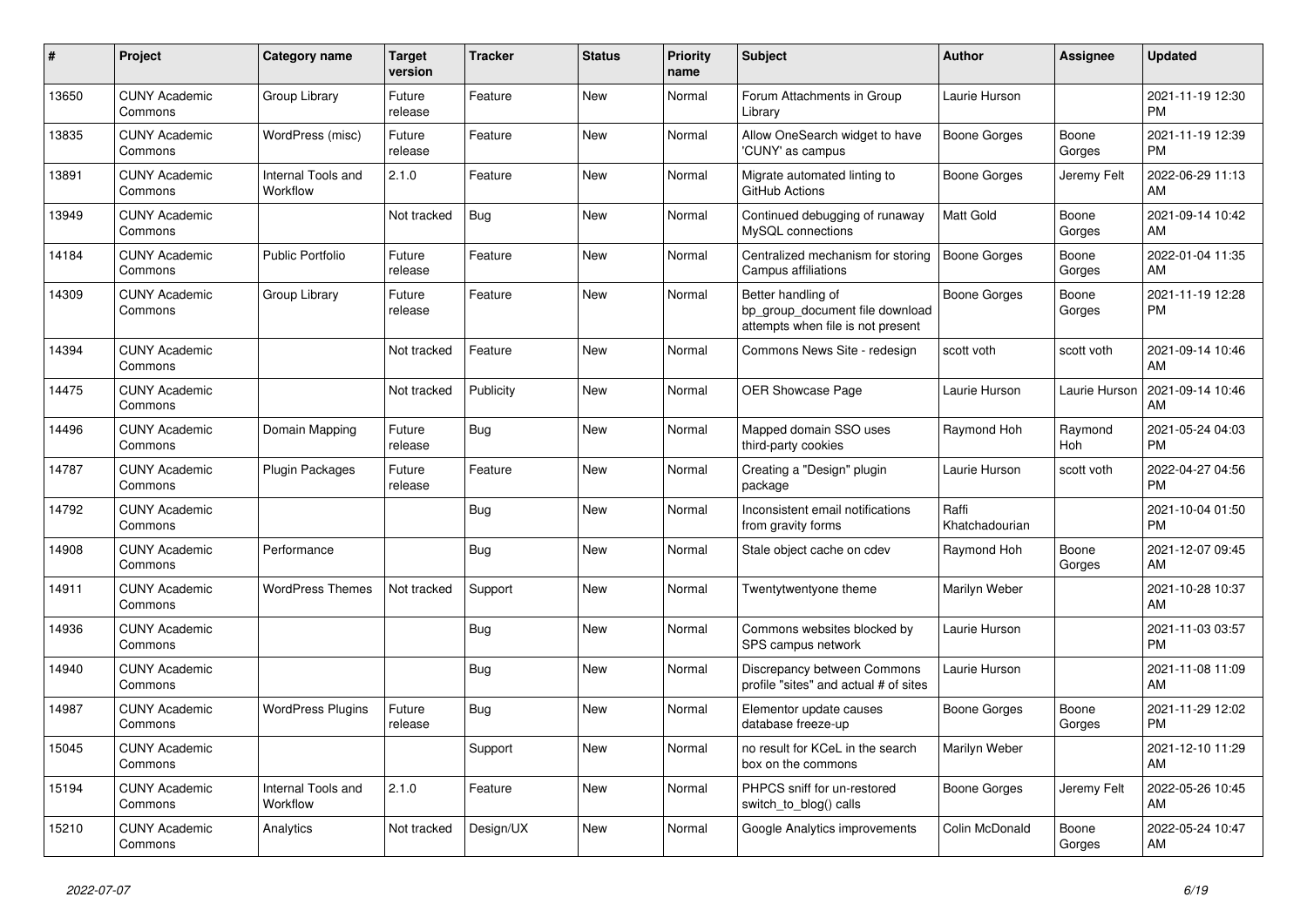| #     | Project                         | <b>Category name</b>     | <b>Target</b><br>version | <b>Tracker</b> | <b>Status</b> | <b>Priority</b><br>name | <b>Subject</b>                                                                             | <b>Author</b>           | Assignee        | <b>Updated</b>                |
|-------|---------------------------------|--------------------------|--------------------------|----------------|---------------|-------------------------|--------------------------------------------------------------------------------------------|-------------------------|-----------------|-------------------------------|
| 15565 | <b>CUNY Academic</b><br>Commons |                          |                          | Support        | New           | Normal                  | Events - send updates to an email<br>listserv                                              | Marilyn Weber           |                 | 2022-03-10 01:06<br><b>PM</b> |
| 15757 | <b>CUNY Academic</b><br>Commons |                          |                          | <b>Bug</b>     | New           | Normal                  | Members # do not match                                                                     | Laurie Hurson           |                 | 2022-03-30 04:52<br><b>PM</b> |
| 15767 | <b>CUNY Academic</b><br>Commons | WordPress (misc)         |                          | Support        | New           | Normal                  | Site loading slowly                                                                        | scott voth              | Boone<br>Gorges | 2022-04-04 08:56<br><b>PM</b> |
| 15816 | <b>CUNY Academic</b><br>Commons |                          | Not tracked              | Support        | New           | Normal                  | slow loading at SPS                                                                        | Marilyn Weber           |                 | 2022-04-05 01:26<br><b>PM</b> |
| 15883 | <b>CUNY Academic</b><br>Commons |                          | 2.1.0                    | Feature        | New           | Normal                  | Release BPGES update                                                                       | Boone Gorges            | Boone<br>Gorges | 2022-05-26 10:39<br>AM        |
| 16177 | <b>CUNY Academic</b><br>Commons | Reply By Email           |                          | Bug            | <b>New</b>    | Normal                  | Switch to Inbound mode for RBE                                                             | Raymond Hoh             | Raymond<br>Hoh  | 2022-05-30 04:32<br><b>PM</b> |
| 16199 | <b>CUNY Academic</b><br>Commons | <b>Directories</b>       | 2.0.3                    | <b>Bug</b>     | New           | Normal                  | Removed "Semester" Filter from<br><b>Courses Directory</b>                                 | Laurie Hurson           | Boone<br>Gorges | 2022-06-29 11:32<br>AM        |
| 16255 | <b>CUNY Academic</b><br>Commons | WordPress (misc)         |                          | <b>Bug</b>     | <b>New</b>    | Normal                  | Need to define 'MULTISITE'<br>constant in wp-config.php                                    | Raymond Hoh             |                 | 2022-06-19 09:31<br>AM        |
| 16307 | <b>CUNY Academic</b><br>Commons |                          |                          | Bug            | New           | Normal                  | Add brief messaging to<br>accept/decline group membership<br>requests                      | <b>Matt Gold</b>        | Boone<br>Gorges | 2022-06-27 06:13<br><b>PM</b> |
| 16314 | <b>CUNY Academic</b><br>Commons | <b>WordPress Plugins</b> |                          | Feature        | <b>New</b>    | Normal                  | Install Multicollab plug-in?                                                               | Raffi<br>Khatchadourian |                 | 2022-06-29 03:44<br><b>PM</b> |
| 16318 | <b>CUNY Academic</b><br>Commons |                          |                          | <b>Bug</b>     | <b>New</b>    | Normal                  | Unable to Access block editor or<br>embed YouTube videos in new<br>pages, in one site only | Syelle Graves           |                 | 2022-07-01 06:53<br><b>PM</b> |
| 16319 | <b>CUNY Academic</b><br>Commons | <b>WordPress Plugins</b> | 2.0.3                    | Bug            | <b>New</b>    | Normal                  | Request for Events Calendar Pro<br>5.14.2 update                                           | Raymond Hoh             | Raymond<br>Hoh  | 2022-07-01 04:16<br><b>PM</b> |
| 16332 | <b>CUNY Academic</b><br>Commons |                          |                          | Feature        | <b>New</b>    | Normal                  | Refining the OER Tag: Remove<br>OER tag option from Creation<br>Process                    | Laurie Hurson           |                 | 2022-07-05 01:07<br><b>PM</b> |
| 16335 | <b>CUNY Academic</b><br>Commons |                          |                          | Feature        | <b>New</b>    | Normal                  | Revisiting options and functions of<br>Creative Commons license widget                     | Laurie Hurson           |                 | 2022-07-06 11:17<br>AM        |
| 1166  | <b>CUNY Academic</b><br>Commons | <b>Email Invitations</b> | Future<br>release        | Feature        | <b>New</b>    | Low                     | Better organizational tools for Sent   Boone Gorges<br>Invites                             |                         | Boone<br>Gorges | 2015-11-09 06:02<br><b>PM</b> |
| 1167  | <b>CUNY Academic</b><br>Commons | <b>Email Invitations</b> | Future<br>release        | Feature        | <b>New</b>    | Low                     | Allow email invitations to be resent   Boone Gorges                                        |                         | Boone<br>Gorges | 2015-11-12 12:53<br>AM        |
| 3048  | <b>CUNY Academic</b><br>Commons | <b>Public Portfolio</b>  | Future<br>release        | Feature        | <b>New</b>    | Low                     | Images for rich text profile fields                                                        | Boone Gorges            | Boone<br>Gorges | 2014-02-19 12:56<br><b>PM</b> |
| 3615  | <b>CUNY Academic</b><br>Commons | Redmine                  | Not tracked              | Feature        | <b>New</b>    | Low                     | Create Redmine issues via email                                                            | Dominic Giglio          | Boone<br>Gorges | 2017-11-16 11:36<br>AM        |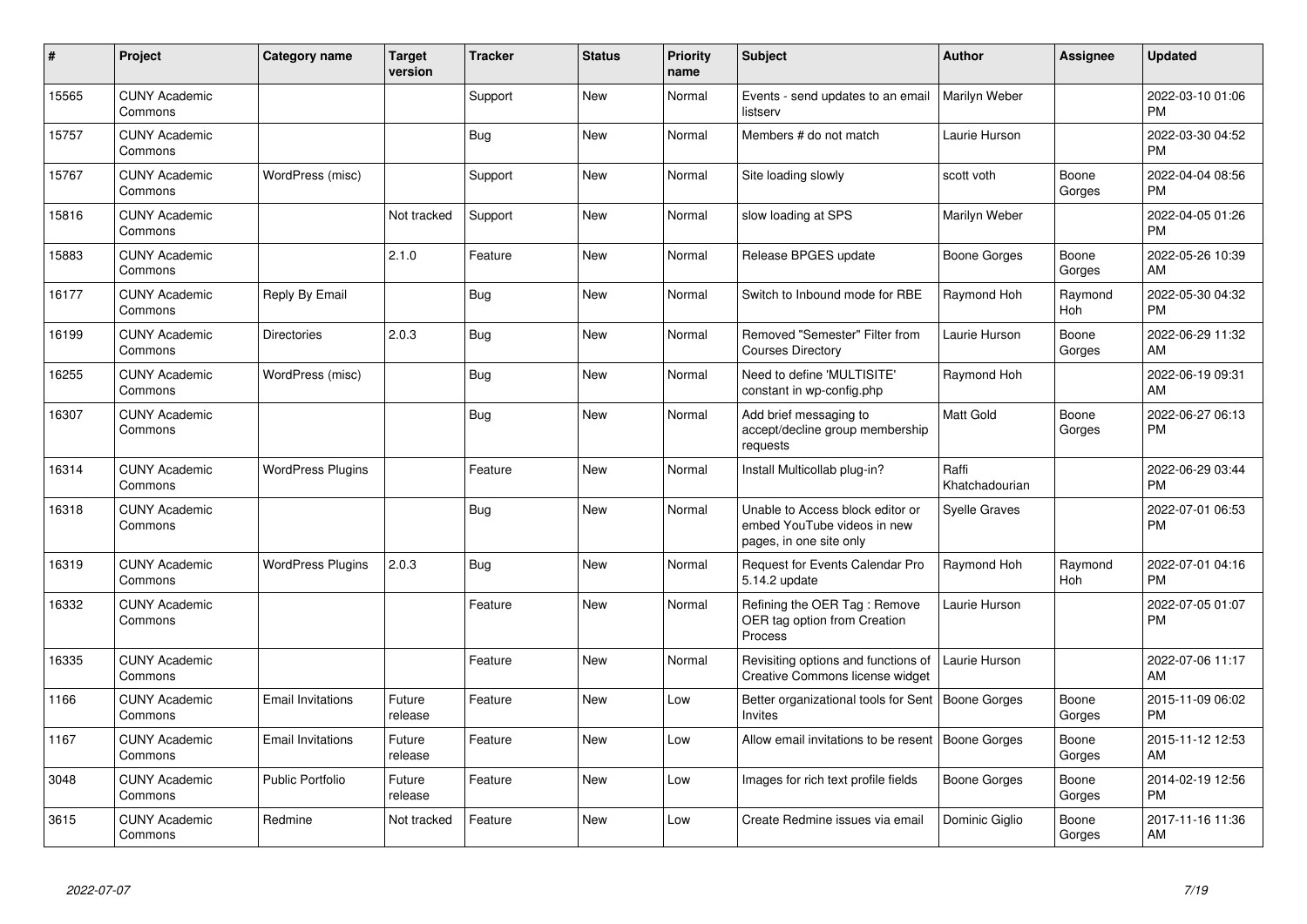| #    | Project                         | <b>Category name</b>           | <b>Target</b><br>version | <b>Tracker</b> | <b>Status</b> | <b>Priority</b><br>name | <b>Subject</b>                                                                                                                                        | Author                  | <b>Assignee</b>     | <b>Updated</b>                |
|------|---------------------------------|--------------------------------|--------------------------|----------------|---------------|-------------------------|-------------------------------------------------------------------------------------------------------------------------------------------------------|-------------------------|---------------------|-------------------------------|
| 4535 | <b>CUNY Academic</b><br>Commons | My Commons                     | Future<br>release        | <b>Bug</b>     | <b>New</b>    | Low                     | My Commons filter issue                                                                                                                               | scott voth              | Raymond<br>Hoh      | 2015-09-01 11:17<br>AM        |
| 5050 | <b>CUNY Academic</b><br>Commons | Social Paper                   | Future<br>release        | Feature        | New           | Low                     | Making comments visible in SP<br>editing mode (SP suggestion #1)                                                                                      | Marilyn Weber           | Samantha<br>Raddatz | 2019-09-17 11:10<br><b>PM</b> |
| 5052 | <b>CUNY Academic</b><br>Commons | Social Paper                   | Future<br>release        | Feature        | <b>New</b>    | Low                     | Sentence by sentence or line by<br>line comments (SP suggestion #3)                                                                                   | Marilyn Weber           | Boone<br>Gorges     | 2016-02-11 10:24<br><b>PM</b> |
| 5053 | <b>CUNY Academic</b><br>Commons | Social Paper                   | Future<br>release        | Feature        | <b>New</b>    | Low                     | Scrollable menu to add readers<br>(SP suggestion #4)                                                                                                  | Marilyn Weber           | Samantha<br>Raddatz | 2016-04-21 05:21<br><b>PM</b> |
| 5058 | <b>CUNY Academic</b><br>Commons | Social Paper                   | Future<br>release        | Feature        | <b>New</b>    | Low                     | Can there be a clearer signal that<br>even when comments have<br>already been made you add<br>comments by clicking on the side?<br>(SP suggestion #5) | Marilyn Weber           | Samantha<br>Raddatz | 2016-02-11 10:24<br><b>PM</b> |
| 6389 | <b>CUNY Academic</b><br>Commons | <b>BuddyPress Docs</b>         | Future<br>release        | Feature        | New           | Low                     | Make Discussion Area Visible<br>When Editing a Doc                                                                                                    | Luke Waltzer            | Boone<br>Gorges     | 2016-10-21 04:16<br><b>PM</b> |
| 6749 | <b>CUNY Academic</b><br>Commons | Events                         | Future<br>release        | Bug            | <b>New</b>    | Low                     | BPEO iCal request can trigger<br>very large number of DB queries                                                                                      | <b>Boone Gorges</b>     | Raymond<br>Hoh      | 2016-11-15 10:09<br><b>PM</b> |
| 8498 | <b>CUNY Academic</b><br>Commons | <b>WordPress Plugins</b>       | Future<br>release        | Feature        | <b>New</b>    | Low                     | <b>Gravity Forms Email Users</b>                                                                                                                      | Raffi<br>Khatchadourian | Matt Gold           | 2017-10-13 12:58<br><b>PM</b> |
| 2571 | <b>NYCDH Community</b><br>Site  |                                |                          | Feature        | Assigned      | Normal                  | Add Google custom search box to<br>homepage                                                                                                           | Mark Newton             | Raymond<br>Hoh      | 2013-05-18 07:49<br><b>PM</b> |
| 2574 | NYCDH Community<br>Site         |                                |                          | Feature        | Assigned      | Normal                  | Add Way to Upload Files to<br>Groups                                                                                                                  | Mark Newton             | Raymond<br>Hoh      | 2013-05-18 07:46<br><b>PM</b> |
| 8992 | NYCDH Community<br>Site         |                                |                          | <b>Bug</b>     | Assigned      | Normal                  | Multiple RBE error reports                                                                                                                            | <b>Matt Gold</b>        | Raymond<br>Hoh      | 2017-12-11 05:43<br><b>PM</b> |
| 2577 | <b>NYCDH Community</b><br>Site  |                                |                          | Feature        | Assigned      | Low                     | Investigate Potential to Add Links<br>to the Forum                                                                                                    | Mark Newton             | Alex Gil            | 2013-05-16 09:40<br><b>PM</b> |
| 2618 | NYCDH Community<br>Site         |                                |                          | Bug            | Assigned      | Low                     | Mark blogs as spam when created<br>by users marked as spam                                                                                            | <b>Matt Gold</b>        | Boone<br>Gorges     | 2013-06-09 11:38<br><b>PM</b> |
| 370  | <b>CUNY Academic</b><br>Commons | Registration                   | Future<br>release        | Feature        | Assigned      | High                    | <b>Guest Accounts</b>                                                                                                                                 | <b>Matt Gold</b>        | Matt Gold           | 2015-04-09 09:33<br><b>PM</b> |
| 3230 | <b>CUNY Academic</b><br>Commons | Internal Tools and<br>Workflow | Not tracked              | Feature        | Assigned      | High                    | Scripts for quicker<br>provisioning/updating of<br>development environments                                                                           | Boone Gorges            | Boone<br>Gorges     | 2016-01-26 04:54<br><b>PM</b> |
| 5691 | <b>CUNY Academic</b><br>Commons | <b>Blogs (BuddyPress)</b>      | Future<br>release        | <b>Bug</b>     | Assigned      | High                    | Differing numbers on Sites display                                                                                                                    | Matt Gold               | Raymond<br>Hoh      | 2016-06-13 01:37<br><b>PM</b> |
| 287  | <b>CUNY Academic</b><br>Commons | WordPress (misc)               | Future<br>release        | Feature        | Assigned      | Normal                  | Create troubleshooting tool for<br>account sign-up                                                                                                    | Matt Gold               | Boone<br>Gorges     | 2015-11-09 06:17<br><b>PM</b> |
| 365  | <b>CUNY Academic</b><br>Commons | WordPress (misc)               | Future<br>release        | Feature        | Assigned      | Normal                  | <b>Create Mouseover Tooltips</b><br>throughout Site                                                                                                   | Matt Gold               | Chris Stein         | 2015-11-09 06:18<br><b>PM</b> |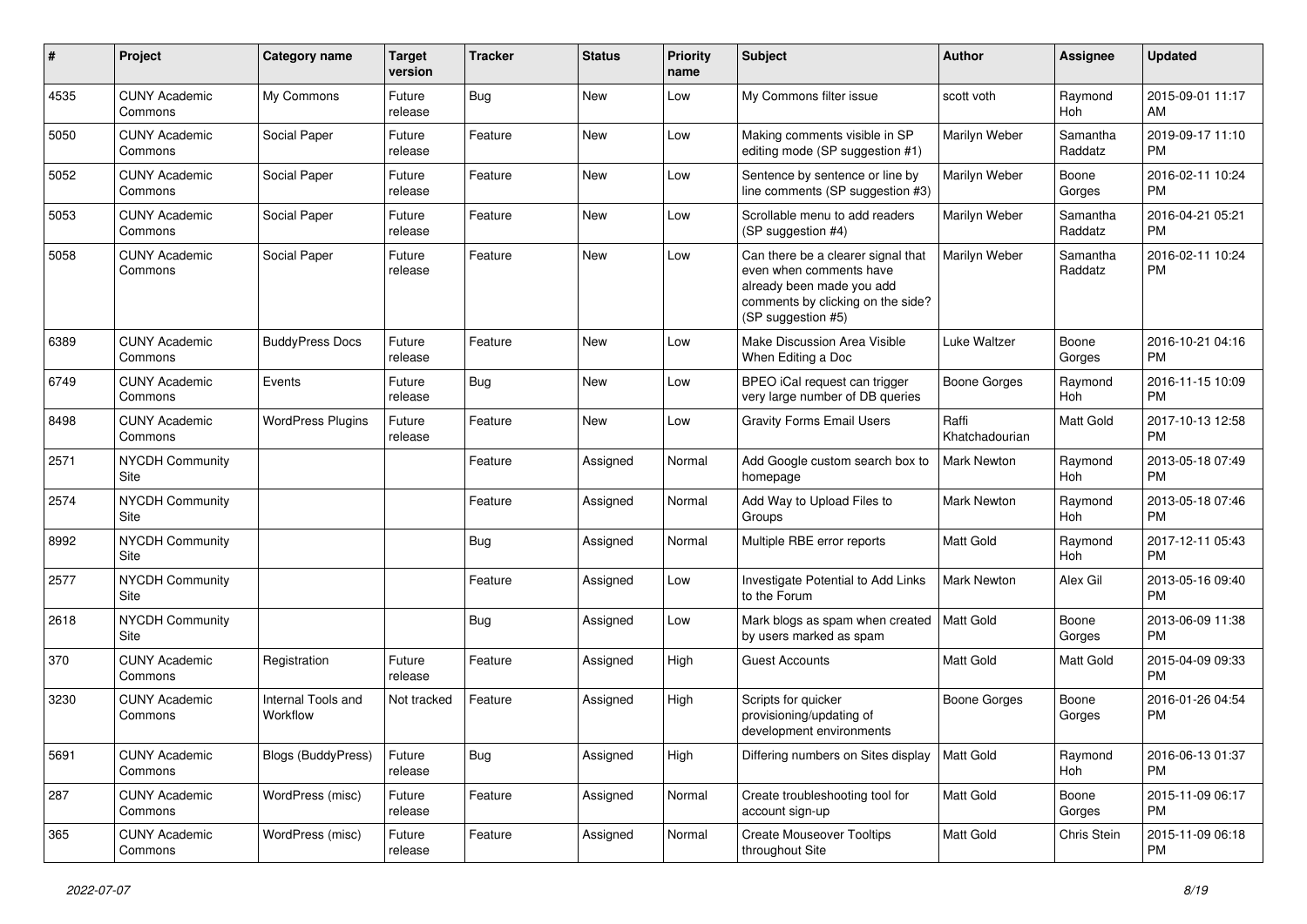| #    | Project                         | <b>Category name</b>     | <b>Target</b><br>version | <b>Tracker</b> | <b>Status</b> | <b>Priority</b><br>name | <b>Subject</b>                                                                            | <b>Author</b>       | <b>Assignee</b>     | <b>Updated</b>                |
|------|---------------------------------|--------------------------|--------------------------|----------------|---------------|-------------------------|-------------------------------------------------------------------------------------------|---------------------|---------------------|-------------------------------|
| 377  | <b>CUNY Academic</b><br>Commons | BuddyPress (misc)        | Future<br>release        | Feature        | Assigned      | Normal                  | Like buttons                                                                              | Matt Gold           | Boone<br>Gorges     | 2010-11-16 05:13<br><b>PM</b> |
| 412  | <b>CUNY Academic</b><br>Commons | <b>WordPress Themes</b>  | Future<br>release        | Feature        | Assigned      | Normal                  | <b>Featured Themes</b>                                                                    | Matt Gold           | Dominic<br>Giglio   | 2015-01-05 08:44<br><b>PM</b> |
| 435  | <b>CUNY Academic</b><br>Commons | BuddyPress (misc)        | Future<br>release        | Feature        | Assigned      | Normal                  | Include Avatar Images in Forum<br><b>Post Notification Emails</b>                         | Matt Gold           | Boone<br>Gorges     | 2010-12-08 12:40<br><b>PM</b> |
| 481  | <b>CUNY Academic</b><br>Commons | Groups (misc)            | Future<br>release        | Feature        | Assigned      | Normal                  | ability to archive inactive groups<br>and blogs                                           | Michael Mandiberg   | Samantha<br>Raddatz | 2015-11-09 05:56<br><b>PM</b> |
| 497  | <b>CUNY Academic</b><br>Commons | <b>WordPress Plugins</b> | Future<br>release        | Feature        | Assigned      | Normal                  | Drag and Drop Ordering on<br>Gallery Post Plugin                                          | Matt Gold           | Ron Rennick         | 2015-11-09 06:18<br><b>PM</b> |
| 500  | <b>CUNY Academic</b><br>Commons | BuddyPress (misc)        | Future<br>release        | Feature        | Assigned      | Normal                  | <b>Export Group Data</b>                                                                  | Matt Gold           | Boone<br>Gorges     | 2010-12-19 12:09<br><b>PM</b> |
| 554  | <b>CUNY Academic</b><br>Commons | BuddyPress (misc)        | Future<br>release        | Feature        | Assigned      | Normal                  | Add Trackback notifications to<br>site-wide activity feed                                 | <b>Matt Gold</b>    | Boone<br>Gorges     | 2015-11-09 06:19<br><b>PM</b> |
| 585  | <b>CUNY Academic</b><br>Commons | Group Forums             | Future<br>release        | Feature        | Assigned      | Normal                  | Merge Forum Topics                                                                        | Sarah Morgano       | Boone<br>Gorges     | 2011-07-06 04:11<br><b>PM</b> |
| 599  | <b>CUNY Academic</b><br>Commons | BuddyPress (misc)        | Future<br>release        | Feature        | Assigned      | Normal                  | Consider adding rating plugins for<br><b>BuddyPress/BBPress</b>                           | Matt Gold           | Boone<br>Gorges     | 2011-08-22 06:50<br><b>PM</b> |
| 618  | <b>CUNY Academic</b><br>Commons | <b>BuddyPress Docs</b>   | Future<br>release        | Feature        | Assigned      | Normal                  | <b>BuddyPress Docs: export formats</b>                                                    | <b>Boone Gorges</b> | Boone<br>Gorges     | 2015-11-09 05:38<br><b>PM</b> |
| 635  | <b>CUNY Academic</b><br>Commons | BuddyPress (misc)        | Future<br>release        | Feature        | Assigned      | Normal                  | Big Blue Button -<br>Videoconferencing in Groups and<br><b>Blogs</b>                      | Matt Gold           | Boone<br>Gorges     | 2011-03-14 03:24<br>PM        |
| 636  | <b>CUNY Academic</b><br>Commons | WordPress (misc)         | Not tracked              | Support        | Assigned      | Normal                  | Create Lynda.com-like Table of<br><b>Contents for Prospective Tutorial</b><br>Screencasts | <b>Matt Gold</b>    | scott voth          | 2016-02-23 03:12<br><b>PM</b> |
| 653  | <b>CUNY Academic</b><br>Commons | Group Blogs              | Future<br>release        | Feature        | Assigned      | Normal                  | Redesign Integration of Groups<br>and Blogs                                               | Matt Gold           | Samantha<br>Raddatz | 2015-11-09 05:40<br><b>PM</b> |
| 658  | <b>CUNY Academic</b><br>Commons | <b>WordPress Plugins</b> | Future<br>release        | Feature        | Assigned      | Normal                  | Rebulid Sitewide Tag Suggestion                                                           | Matt Gold           | Boone<br>Gorges     | 2015-01-05 08:47<br><b>PM</b> |
| 860  | <b>CUNY Academic</b><br>Commons | Design                   | Future<br>release        | Design/UX      | Assigned      | Normal                  | Standardize Button Treatment<br>Across the Commons                                        | Chris Stein         | Chris Stein         | 2014-05-01 09:45<br>AM        |
| 1105 | <b>CUNY Academic</b><br>Commons | WordPress (misc)         | Future<br>release        | Feature        | Assigned      | Normal                  | Rephrase Blog Privacy Options                                                             | Matt Gold           | Samantha<br>Raddatz | 2015-11-09 06:19<br>PM        |
| 1422 | <b>CUNY Academic</b><br>Commons | <b>BuddyPress Docs</b>   | Future<br>release        | Feature        | Assigned      | Normal                  | Make "created Doc" activity icons<br>non-mini                                             | Boone Gorges        | Boone<br>Gorges     | 2015-11-09 05:48<br>PM        |
| 1460 | <b>CUNY Academic</b><br>Commons | Analytics                | Future<br>release        | Feature        | Assigned      | Normal                  | Update System Report                                                                      | <b>Brian Foote</b>  | Boone<br>Gorges     | 2015-11-09 06:13<br>PM        |
| 1508 | <b>CUNY Academic</b><br>Commons | WordPress (misc)         | Future<br>release        | Feature        | Assigned      | Normal                  | Share login cookies across<br>mapped domains                                              | Boone Gorges        | Boone<br>Gorges     | 2012-07-02 12:12<br><b>PM</b> |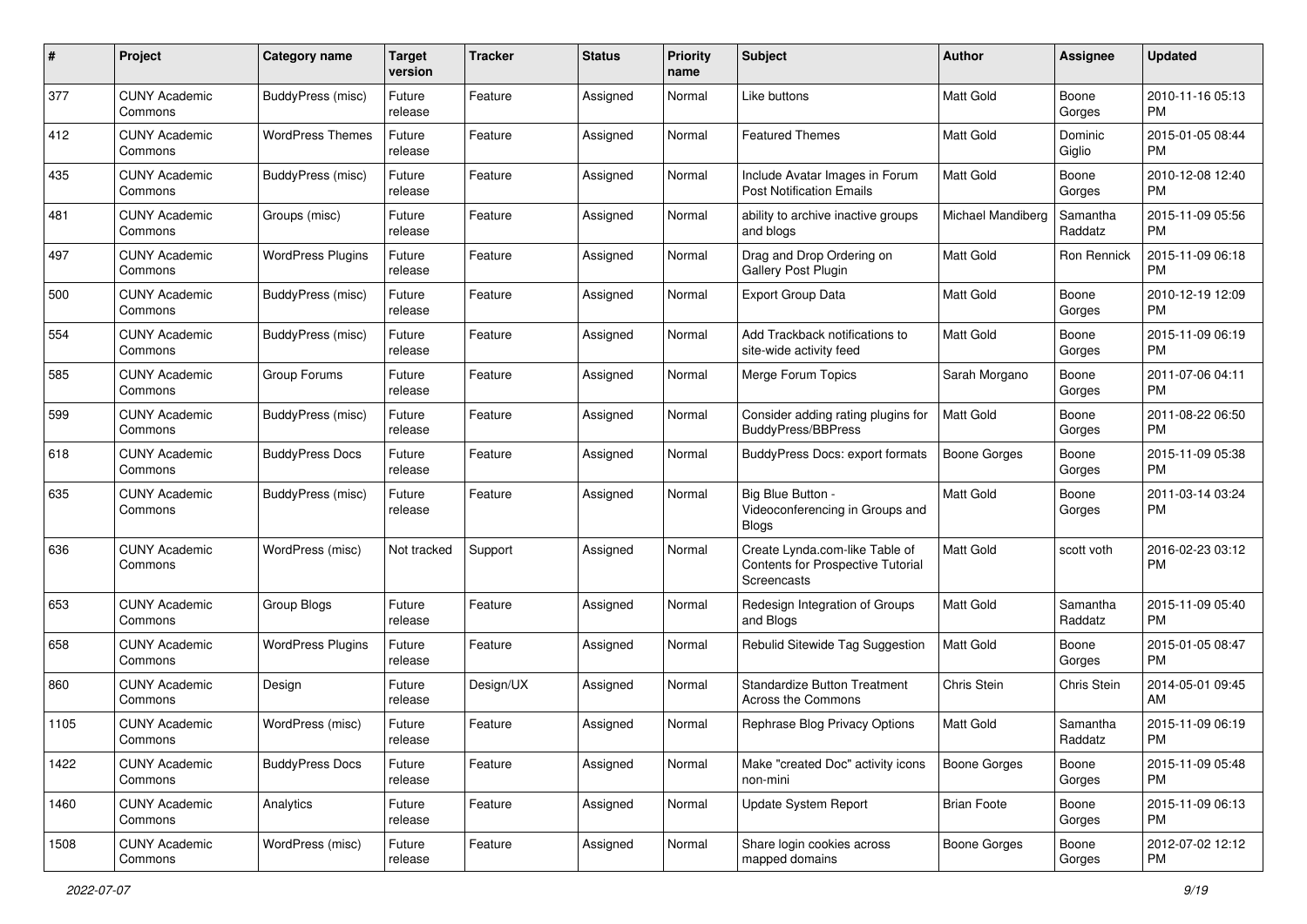| $\pmb{\#}$ | <b>Project</b>                  | <b>Category name</b>    | <b>Target</b><br>version | <b>Tracker</b> | <b>Status</b> | <b>Priority</b><br>name | <b>Subject</b>                                                        | <b>Author</b>       | Assignee            | <b>Updated</b>                |
|------------|---------------------------------|-------------------------|--------------------------|----------------|---------------|-------------------------|-----------------------------------------------------------------------|---------------------|---------------------|-------------------------------|
| 1744       | <b>CUNY Academic</b><br>Commons | <b>BuddyPress Docs</b>  | Future<br>release        | Feature        | Assigned      | Normal                  | Spreadsheet-style Docs                                                | Boone Gorges        | Boone<br>Gorges     | 2015-11-09 06:13<br><b>PM</b> |
| 1888       | <b>CUNY Academic</b><br>Commons | Home Page               | Future<br>release        | Feature        | Assigned      | Normal                  | Refactor BP MPO Activity Filter to<br>support proper pagination       | Sarah Morgano       | Boone<br>Gorges     | 2014-05-01 07:11<br><b>PM</b> |
| 2167       | <b>CUNY Academic</b><br>Commons | WordPress (misc)        | Future<br>release        | Bug            | Assigned      | Normal                  | CAC-Livestream Plugin Issues                                          | Michael Smith       | Dominic<br>Giglio   | 2015-01-02 03:06<br><b>PM</b> |
| 2175       | <b>CUNY Academic</b><br>Commons | WordPress (misc)        | Not tracked              | Support        | Assigned      | Normal                  | Subscibe 2 vs. Jetpack<br>subscription options                        | local admin         | Matt Gold           | 2016-01-26 04:58<br><b>PM</b> |
| 2523       | <b>CUNY Academic</b><br>Commons | <b>BuddyPress Docs</b>  | Future<br>release        | Feature        | Assigned      | Normal                  | Allow Users to Upload Images to<br><b>BP</b> Docs                     | <b>Matt Gold</b>    | Boone<br>Gorges     | 2015-11-09 06:14<br><b>PM</b> |
| 2612       | <b>CUNY Academic</b><br>Commons |                         | Not tracked              | Publicity      | Assigned      | Normal                  | Pinterest site for the Commons                                        | local admin         | Sarah<br>Morgano    | 2016-03-04 11:19<br>AM        |
| 2666       | <b>CUNY Academic</b><br>Commons | About page              | Not tracked              | Documentation  | Assigned      | Normal                  | <b>Update About Text</b>                                              | Chris Stein         | Luke Waltzer        | 2016-03-04 11:19<br>AM        |
| 2754       | <b>CUNY Academic</b><br>Commons | Design                  | Future<br>release        | Feature        | Assigned      | Normal                  | Determine strategy for CAC logo<br>handling in top header             | Micki Kaufman       | Chris Stein         | 2015-01-05 08:53<br><b>PM</b> |
| 2832       | <b>CUNY Academic</b><br>Commons | <b>Public Portfolio</b> | Future<br>release        | Feature        | Assigned      | Normal                  | Improve interface for (not)<br>auto-linking profile fields            | Boone Gorges        | Chris Stein         | 2015-01-05 08:52<br><b>PM</b> |
| 2881       | <b>CUNY Academic</b><br>Commons | <b>Public Portfolio</b> | Future<br>release        | Feature        | Assigned      | Normal                  | Redesign the UX for Profiles                                          | Chris Stein         | Chris Stein         | 2016-10-13 12:45<br><b>PM</b> |
| 3002       | <b>CUNY Academic</b><br>Commons | Search                  | Future<br>release        | Feature        | Assigned      | Normal                  | Overhaul CAC search by using<br>external search appliance             | <b>Boone Gorges</b> | Boone<br>Gorges     | 2020-07-15 03:05<br><b>PM</b> |
| 3042       | <b>CUNY Academic</b><br>Commons | <b>Public Portfolio</b> | Future<br>release        | Feature        | Assigned      | Normal                  | Browsing member interests                                             | <b>Matt Gold</b>    | Boone<br>Gorges     | 2015-03-21 09:04<br><b>PM</b> |
| 3090       | <b>CUNY Academic</b><br>Commons | Twitter page            | Future<br>release        | Feature        | Assigned      | Normal                  | Prevent Retweets from showing<br>up on Commons twitter page           | Matt Gold           | Tahir Butt          | 2016-10-24 11:31<br>AM        |
| 3192       | <b>CUNY Academic</b><br>Commons | Group Forums            | Future<br>release        | Feature        | Assigned      | Normal                  | Customizable forum views for<br>bbPress 2.x group forums              | Boone Gorges        | Raymond<br>Hoh      | 2015-11-09 12:47<br><b>PM</b> |
| 3193       | <b>CUNY Academic</b><br>Commons | Group Forums            | Future<br>release        | Feature        | Assigned      | Normal                  | bbPress 2.x dynamic roles and<br><b>RBE</b>                           | Boone Gorges        | Boone<br>Gorges     | 2014-09-30 01:30<br>PM        |
| 3220       | <b>CUNY Academic</b><br>Commons | <b>Public Portfolio</b> | Future<br>release        | Feature        | Assigned      | Normal                  | Add indent/outdent option to<br>Formatting Buttons on Profile<br>Page | <b>Matt Gold</b>    | Boone<br>Gorges     | 2014-05-21 10:39<br><b>PM</b> |
| 3308       | <b>CUNY Academic</b><br>Commons | Group Invitations       | Future<br>release        | Feature        | Assigned      | Normal                  | Allow members to rescind group<br>invitations                         | Matt Gold           | Boone<br>Gorges     | 2015-04-01 08:53<br><b>PM</b> |
| 3330       | <b>CUNY Academic</b><br>Commons | My Commons              | Future<br>release        | Feature        | Assigned      | Normal                  | "Commons Information" tool                                            | Boone Gorges        | Chris Stein         | 2014-09-22 08:46<br><b>PM</b> |
| 3458       | <b>CUNY Academic</b><br>Commons | Groups (misc)           | Future<br>release        | Feature        | Assigned      | Normal                  | Filter Members of Group by<br>Campus                                  | Michael Smith       | Samantha<br>Raddatz | 2014-09-26 08:32<br><b>PM</b> |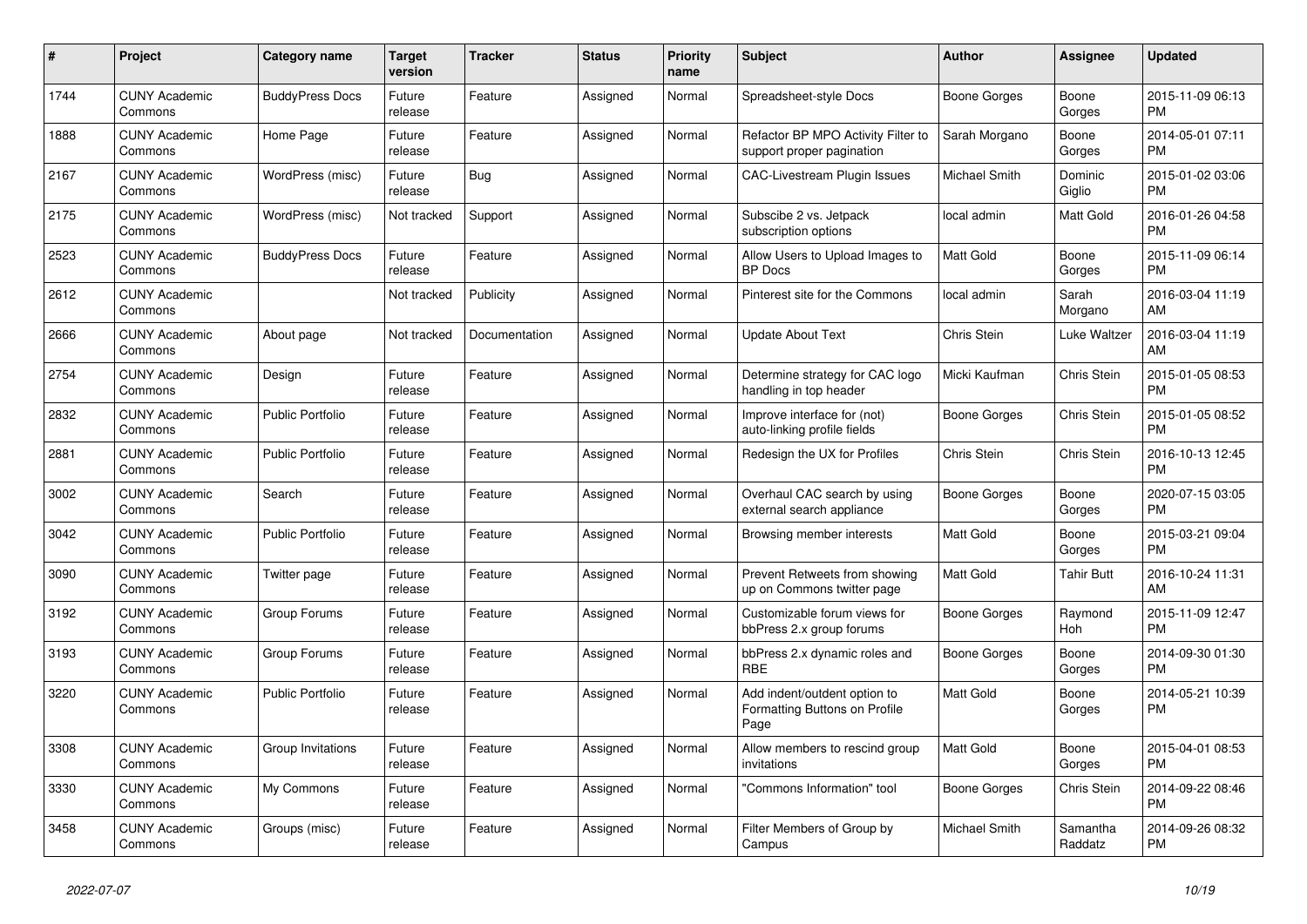| #    | <b>Project</b>                  | Category name           | <b>Target</b><br>version | <b>Tracker</b> | <b>Status</b> | Priority<br>name | <b>Subject</b>                                                             | <b>Author</b>    | Assignee            | <b>Updated</b>                |
|------|---------------------------------|-------------------------|--------------------------|----------------|---------------|------------------|----------------------------------------------------------------------------|------------------|---------------------|-------------------------------|
| 3473 | <b>CUNY Academic</b><br>Commons | User Experience         | Future<br>release        | Feature        | Assigned      | Normal           | Commons profile: Add help info<br>about "Positions" replacing "title"      | Keith Miyake     | Samantha<br>Raddatz | 2015-11-09 02:28<br><b>PM</b> |
| 3475 | <b>CUNY Academic</b><br>Commons | Events                  | Future<br>release        | Feature        | Assigned      | Normal           | Request to add plugin to<br>streamline room<br>booking/appointment booking | Naomi Barrettara | Boone<br>Gorges     | 2014-12-01 05:14<br><b>PM</b> |
| 3492 | <b>CUNY Academic</b><br>Commons | <b>WordPress Themes</b> | Future<br>release        | Support        | Assigned      | Normal           | Add CBOX theme to the<br>Commons                                           | scott voth       | Raymond<br>Hoh      | 2014-10-08 05:55<br><b>PM</b> |
| 3510 | <b>CUNY Academic</b><br>Commons | Publicity               | 1.7                      | Publicity      | Assigned      | Normal           | Post on the News Blog re: 'My<br>Commons'                                  | Micki Kaufman    | Sarah<br>Morgano    | 2014-10-15 11:18<br>AM        |
| 3511 | <b>CUNY Academic</b><br>Commons | Publicity               | 1.7                      | Publicity      | Assigned      | Normal           | Social media for 1.7                                                       | Micki Kaufman    | Sarah<br>Morgano    | 2014-10-14 03:32<br><b>PM</b> |
| 3517 | <b>CUNY Academic</b><br>Commons | My Commons              | Future<br>release        | Feature        | Assigned      | Normal           | Mute/Unmute My Commons<br>updates                                          | Matt Gold        | Raymond<br>Hoh      | 2015-11-09 01:19<br><b>PM</b> |
| 3524 | <b>CUNY Academic</b><br>Commons | Documentation           | Not tracked              | Documentation  | Assigned      | Normal           | Post describing all you can do<br>when starting up a new blog/group        | Matt Gold        | scott voth          | 2014-10-04 12:56<br><b>PM</b> |
| 3536 | <b>CUNY Academic</b><br>Commons | My Commons              | Future<br>release        | Feature        | Assigned      | Normal           | Infinite Scroll on My Commons<br>page                                      | <b>Matt Gold</b> | Raymond<br>Hoh      | 2015-04-13 04:42<br><b>PM</b> |
| 3577 | <b>CUNY Academic</b><br>Commons | My Commons              | Future<br>release        | Design/UX      | Assigned      | Normal           | Replies to items in My Commons                                             | <b>Matt Gold</b> | Raymond<br>Hoh      | 2015-04-09 05:19<br><b>PM</b> |
| 3662 | <b>CUNY Academic</b><br>Commons | <b>SEO</b>              | Future<br>release        | Feature        | Assigned      | Normal           | Duplicate Content/SEO/Google<br>issues                                     | <b>Matt Gold</b> | Raymond<br>Hoh      | 2015-04-13 04:37<br><b>PM</b> |
| 3759 | <b>CUNY Academic</b><br>Commons | WordPress (misc)        | Future<br>release        | Feature        | Assigned      | Normal           | Review Interface for Adding Users<br>to Blogs                              | Matt Gold        | Boone<br>Gorges     | 2015-03-24 05:52<br><b>PM</b> |
| 3768 | <b>CUNY Academic</b><br>Commons | <b>Public Portfolio</b> | Future<br>release        | Feature        | Assigned      | Normal           | Institutions/Past positions on<br>public portfolios                        | <b>Matt Gold</b> | Boone<br>Gorges     | 2018-04-23 10:44<br>AM        |
| 3770 | <b>CUNY Academic</b><br>Commons | Public Portfolio        | Future<br>release        | Feature        | Assigned      | Normal           | Improve Layout/Formatting of<br>Positions Area on Public Portfolios        | Matt Gold        | Chris Stein         | 2015-04-01 09:17<br><b>PM</b> |
| 4027 | <b>CUNY Academic</b><br>Commons | Commons In A Box        | Not tracked              | Design/UX      | Assigned      | Normal           | Usability review of CBOX update<br>procedures                              | <b>Matt Gold</b> | Samantha<br>Raddatz | 2015-05-11 06:36<br><b>PM</b> |
| 4053 | <b>CUNY Academic</b><br>Commons | Events                  | Future<br>release        | Feature        | Assigned      | Normal           | Create new tab for past events                                             | <b>Matt Gold</b> | Boone<br>Gorges     | 2015-05-12 02:10<br><b>PM</b> |
| 4070 | <b>CUNY Academic</b><br>Commons | Analytics               | Not tracked              | Support        | Assigned      | Normal           | Request for JITP site analytics                                            | <b>Matt Gold</b> | Seth Persons        | 2016-02-23 03:09<br><b>PM</b> |
| 4221 | <b>CUNY Academic</b><br>Commons | Group Forums            | Future<br>release        | Design/UX      | Assigned      | Normal           | Add 'Number of Posts' display<br>option to Forum page                      | Samantha Raddatz | Samantha<br>Raddatz | 2015-06-26 02:21<br><b>PM</b> |
| 4235 | <b>CUNY Academic</b><br>Commons |                         | Not tracked              | Design/UX      | Assigned      | Normal           | Explore user experience around<br>comments on forum topics vs docs         | <b>Matt Gold</b> | Samantha<br>Raddatz | 2015-07-21 10:23<br>AM        |
| 4238 | <b>CUNY Academic</b><br>Commons | Events                  | Future<br>release        | Feature        | Assigned      | Normal           | Copy Events to Other Groups?                                               | <b>Matt Gold</b> | Boone<br>Gorges     | 2015-07-02 10:08<br>AM        |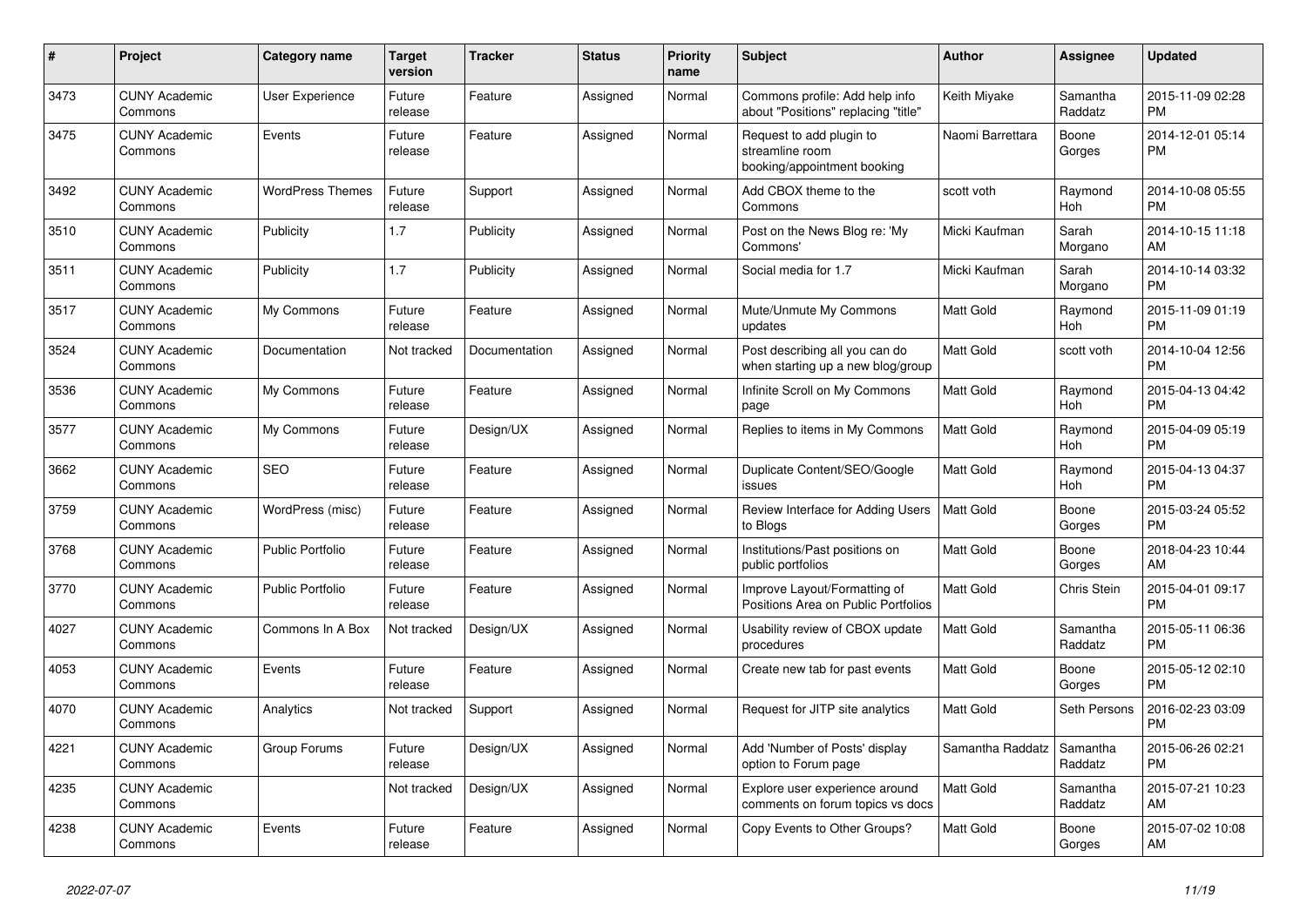| $\#$ | Project                         | <b>Category name</b>    | <b>Target</b><br>version | <b>Tracker</b> | <b>Status</b> | <b>Priority</b><br>name | <b>Subject</b>                                                      | <b>Author</b>           | Assignee            | <b>Updated</b>                |
|------|---------------------------------|-------------------------|--------------------------|----------------|---------------|-------------------------|---------------------------------------------------------------------|-------------------------|---------------------|-------------------------------|
| 4388 | <b>CUNY Academic</b><br>Commons | WordPress (misc)        | Future<br>release        | <b>Bug</b>     | Assigned      | Normal                  | Repeated request for<br>authentication.                             | Alice.Lynn<br>McMichael | Raymond<br>Hoh      | 2015-08-11 07:35<br><b>PM</b> |
| 4404 | <b>CUNY Academic</b><br>Commons | <b>Public Portfolio</b> | Future<br>release        | Design/UX      | Assigned      | Normal                  | Change color of permissions info<br>on portfolio editing interface  | <b>Matt Gold</b>        | Samantha<br>Raddatz | 2015-08-11 05:28<br><b>PM</b> |
| 4438 | <b>CUNY Academic</b><br>Commons | Events                  | Future<br>release        | <b>Bug</b>     | Assigned      | Normal                  | Events Calendar - Export<br><b>Recurring Events</b>                 | scott voth              | Daniel Jones        | 2016-05-23 04:25<br><b>PM</b> |
| 4661 | <b>CUNY Academic</b><br>Commons | User Experience         | Future<br>release        | Bug            | Assigned      | Normal                  | <b>Simplify Events text</b>                                         | Matt Gold               | Samantha<br>Raddatz | 2015-10-02 09:06<br><b>PM</b> |
| 4903 | <b>CUNY Academic</b><br>Commons | Events                  | Future<br>release        | Design/UX      | Assigned      | Normal                  | Improving visual appearance of<br>event calendars                   | <b>Matt Gold</b>        | Boone<br>Gorges     | 2016-10-13 11:51<br>AM        |
| 4980 | <b>CUNY Academic</b><br>Commons | Home Page               | Future<br>release        | Feature        | Assigned      | Normal                  | <b>CAC Featured Content -- Adding</b><br>Randomization              | Matt Gold               | Boone<br>Gorges     | 2016-12-12 03:01<br><b>PM</b> |
| 4986 | <b>CUNY Academic</b><br>Commons | <b>ZenDesk</b>          | Not tracked              | Support        | Assigned      | Normal                  | Prepare documentation for<br>Zendesk re web widget                  | <b>Matt Gold</b>        | Samantha<br>Raddatz | 2016-02-25 03:09<br><b>PM</b> |
| 5225 | <b>CUNY Academic</b><br>Commons | Registration            | Future<br>release        | Feature        | Assigned      | Normal                  | On-boarding Issues                                                  | Luke Waltzer            | Samantha<br>Raddatz | 2016-02-12 02:58<br><b>PM</b> |
| 5234 | <b>CUNY Academic</b><br>Commons | Membership              | Future<br>release        | Feature        | Assigned      | Normal                  | Write Unconfirmed patch for WP                                      | <b>Boone Gorges</b>     | Boone<br>Gorges     | 2016-10-24 11:18<br>AM        |
| 5268 | <b>CUNY Academic</b><br>Commons | Group Forums            | Future<br>release        | <b>Bug</b>     | Assigned      | Normal                  | Long-time to post to multiple<br>groups                             | Luke Waltzer            | Daniel Jones        | 2016-09-07 06:31<br>PM        |
| 5316 | <b>CUNY Academic</b><br>Commons | User Experience         | Future<br>release        | Feature        | Assigned      | Normal                  | Prompt user email address<br>updates                                | Matt Gold               | Stephen Real        | 2016-12-21 03:30<br><b>PM</b> |
| 5581 | <b>CUNY Academic</b><br>Commons | Analytics               | Future<br>release        | Feature        | Assigned      | Normal                  | Explore alternatives to Google<br>Analytics                         | <b>Matt Gold</b>        | Valerie<br>Townsend | 2020-04-17 03:12<br><b>PM</b> |
| 5696 | <b>CUNY Academic</b><br>Commons | Events                  | Future<br>release        | Feature        | Assigned      | Normal                  | Events Calendar - display options /<br>calendar aggregation         | Matt Gold               | Boone<br>Gorges     | 2016-10-13 11:44<br>AM        |
| 5827 | <b>CUNY Academic</b><br>Commons | <b>Public Portfolio</b> | Future<br>release        | <b>Bug</b>     | Assigned      | Normal                  | Academic Interests square bracket   scott voth<br>links not working |                         | Chris Stein         | 2016-08-11 11:59<br><b>PM</b> |
| 5955 | <b>CUNY Academic</b><br>Commons | Outreach                | Future<br>release        | Feature        | Assigned      | Normal                  | Create auto-newsletter for<br>commons members                       | <b>Matt Gold</b>        | Luke Waltzer        | 2016-08-30 10:34<br>AM        |
| 6115 | <b>CUNY Academic</b><br>Commons | Publicity               | Not tracked              | Feature        | Assigned      | Normal                  | create digital signage for GC                                       | <b>Matt Gold</b>        | scott voth          | 2016-10-11 10:09<br><b>PM</b> |
| 6298 | <b>CUNY Academic</b><br>Commons | <b>User Experience</b>  | Not tracked              | Design/UX      | Assigned      | Normal                  | Examine data from survey                                            | Matt Gold               | Margaret<br>Galvan  | 2016-10-14 12:16<br><b>PM</b> |
| 6426 | <b>CUNY Academic</b><br>Commons | Spam/Spam<br>Prevention | Future<br>release        | Feature        | Assigned      | Normal                  | Force captcha on all comments?                                      | Matt Gold               | Tahir Butt          | 2016-10-24 02:06<br><b>PM</b> |
| 6671 | CUNY Academic<br>Commons        | Reply By Email          | Not tracked              | Bug            | Assigned      | Normal                  | 'Post too often" RBE error<br>message                               | <b>Matt Gold</b>        | Raymond<br>Hoh      | 2016-11-11 09:55<br>AM        |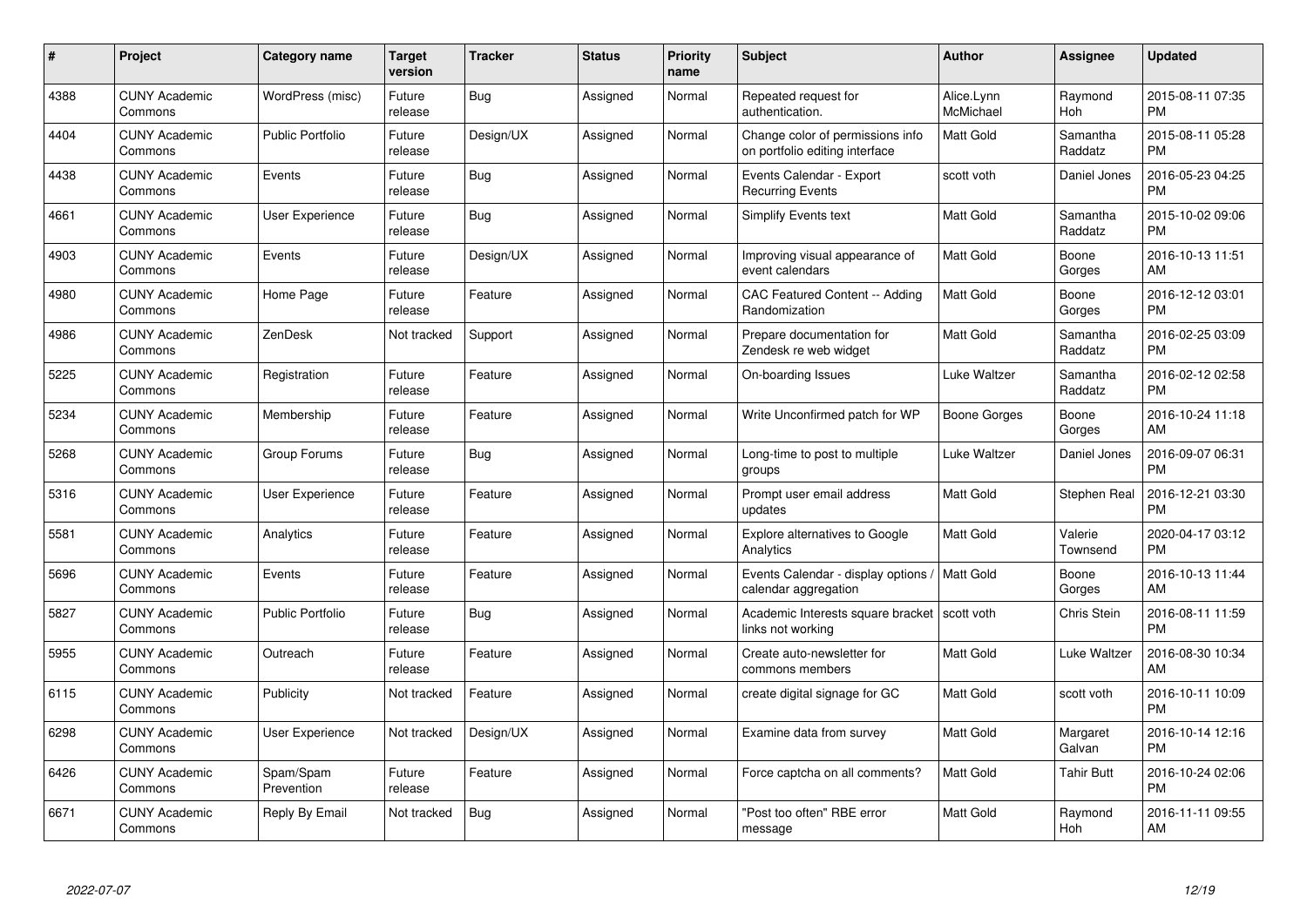| #     | Project                         | <b>Category name</b>     | <b>Target</b><br>version | <b>Tracker</b> | <b>Status</b> | Priority<br>name | Subject                                                                                    | Author            | <b>Assignee</b>     | <b>Updated</b>                |
|-------|---------------------------------|--------------------------|--------------------------|----------------|---------------|------------------|--------------------------------------------------------------------------------------------|-------------------|---------------------|-------------------------------|
| 6995  | <b>CUNY Academic</b><br>Commons | Home Page                | Not tracked              | <b>Bug</b>     | Assigned      | Normal           | member filter on homepage not<br>workina                                                   | <b>Matt Gold</b>  | Raymond<br>Hoh      | 2016-12-11 09:46<br><b>PM</b> |
| 7828  | <b>CUNY Academic</b><br>Commons |                          | Not tracked              | Feature        | Assigned      | Normal           | Theme Assessment 2017                                                                      | Margaret Galvan   | Margaret<br>Galvan  | 2017-05-02 10:41<br><b>PM</b> |
| 8078  | <b>CUNY Academic</b><br>Commons | <b>WordPress Plugins</b> | Future<br>release        | System Upgrade | Assigned      | Normal           | <b>CommentPress Updates</b>                                                                | Margaret Galvan   | Christian<br>Wach   | 2017-05-08 03:49<br><b>PM</b> |
| 8666  | <b>CUNY Academic</b><br>Commons | Teaching                 | Not tracked              | Documentation  | Assigned      | Normal           | Create Teaching on the Commons<br>Resource Page                                            | Matt Gold         | Laurie Hurson       | 2019-09-23 03:16<br><b>PM</b> |
| 8836  | <b>CUNY Academic</b><br>Commons | Blogs (BuddyPress)       | Future<br>release        | Feature        | Assigned      | Normal           | Redesign site launch process                                                               | <b>Matt Gold</b>  | Boone<br>Gorges     | 2019-10-03 02:49<br><b>PM</b> |
| 8837  | <b>CUNY Academic</b><br>Commons |                          | Not tracked              | Feature        | Assigned      | Normal           | Create a form to request info from<br>people requesting premium<br>themes and plugins      | <b>Matt Gold</b>  | Marilyn<br>Weber    | 2017-11-14 03:35<br><b>PM</b> |
| 8898  | <b>CUNY Academic</b><br>Commons | Social Paper             | Not tracked              | Feature        | Assigned      | Normal           | Usage data on docs and social<br>paper                                                     | <b>Matt Gold</b>  | Matt Gold           | 2017-11-16 11:32<br>AM        |
| 8900  | <b>CUNY Academic</b><br>Commons | Accessibility            | Future<br>release        | Feature        | Assigned      | Normal           | Look into tools to enforce<br>accessibility in WP environment                              | <b>Matt Gold</b>  | Boone<br>Gorges     | 2022-04-26 11:59<br>AM        |
| 8901  | <b>CUNY Academic</b><br>Commons | Accessibility            | Future<br>release        | Feature        | Assigned      | Normal           | Theme analysis for accessibility                                                           | <b>Matt Gold</b>  | Boone<br>Gorges     | 2022-04-26 11:59<br>AM        |
| 8902  | <b>CUNY Academic</b><br>Commons | Design                   | Not tracked              | Feature        | Assigned      | Normal           | Report back on research on<br><b>BuddyPress themes</b>                                     | <b>Matt Gold</b>  | Michael Smith       | 2017-11-10 12:31<br><b>PM</b> |
| 8976  | <b>CUNY Academic</b><br>Commons | Reply By Email           | Not tracked              | Feature        | Assigned      | Normal           | Package RBE new topics posting?                                                            | Matt Gold         | Raymond<br>Hoh      | 2017-12-04 02:34<br><b>PM</b> |
| 9015  | <b>CUNY Academic</b><br>Commons | Groups (misc)            | Not tracked              | Outreach       | Assigned      | Normal           | Email group admins the email<br>addresses of their groups                                  | <b>Matt Gold</b>  | Matt Gold           | 2018-01-02 09:54<br>AM        |
| 9028  | <b>CUNY Academic</b><br>Commons | Onboarding               | Future<br>release        | Feature        | Assigned      | Normal           | suggest groups to new members<br>during the registration process                           | <b>Matt Gold</b>  | Chris Stein         | 2018-10-24 12:34<br><b>PM</b> |
| 9835  | <b>CUNY Academic</b><br>Commons | Group Forums             | Future<br>release        | Bug            | Assigned      | Normal           | add a "like" function?                                                                     | Marilyn Weber     | <b>Erik Trainer</b> | 2018-06-05 01:49<br><b>PM</b> |
| 9895  | <b>CUNY Academic</b><br>Commons | Onboarding               | Future<br>release        | Feature        | Assigned      | Normal           | Add "Accept Invitation"<br>link/button/function to Group<br>and/or Site invitation emails? | Luke Waltzer      | Boone<br>Gorges     | 2018-06-07 12:42<br><b>PM</b> |
| 9941  | <b>CUNY Academic</b><br>Commons | Wiki                     | Not tracked              | Support        | Assigned      | Normal           | Wiki functionality                                                                         | <b>Matt Gold</b>  | Boone<br>Gorges     | 2018-06-26 10:57<br>AM        |
| 10368 | <b>CUNY Academic</b><br>Commons |                          | Future<br>release        | Feature        | Assigned      | Normal           | Use ORCID data to populate<br>academic profile page                                        | Stephen Francoeur | Boone<br>Gorges     | 2018-09-25 01:53<br>PM        |
| 10659 | <b>CUNY Academic</b><br>Commons | Group Forums             | Future<br>release        | Feature        | Assigned      | Normal           | Post to multiple groups via email                                                          | Matt Gold         | Raymond<br>Hoh      | 2018-11-15 12:54<br>AM        |
| 11517 | <b>CUNY Academic</b><br>Commons |                          | Not tracked              | Feature        | Assigned      | Normal           | wp-accessibility plugin should not<br>strip 'target="_blank"' by default                   | Boone Gorges      | Laurie Hurson       | 2019-09-24 09:57<br>AM        |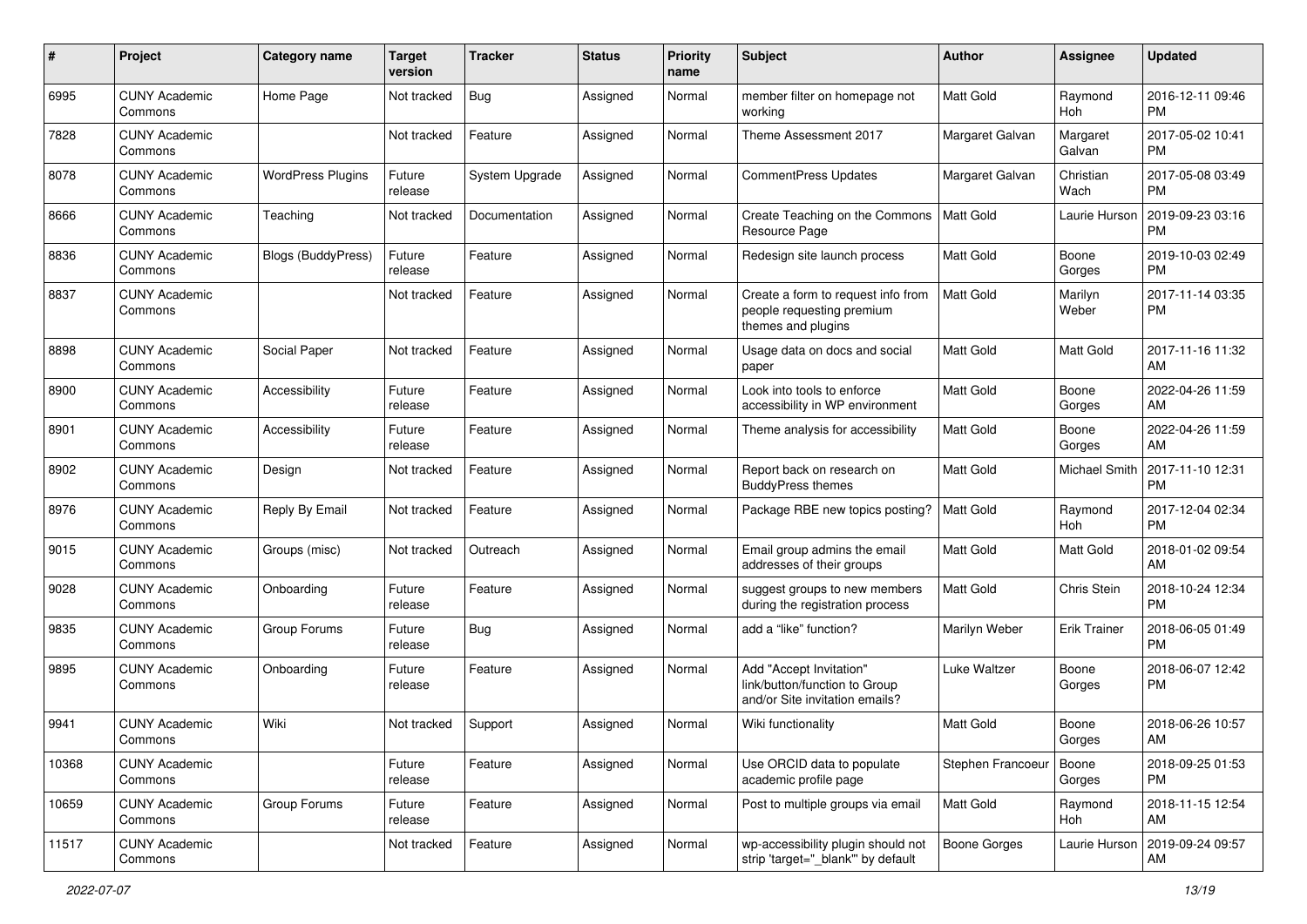| #     | Project                         | <b>Category name</b>       | <b>Target</b><br>version | <b>Tracker</b> | <b>Status</b> | Priority<br>name | <b>Subject</b>                                                                | <b>Author</b>       | <b>Assignee</b>     | <b>Updated</b>                |
|-------|---------------------------------|----------------------------|--------------------------|----------------|---------------|------------------|-------------------------------------------------------------------------------|---------------------|---------------------|-------------------------------|
| 11519 | <b>CUNY Academic</b><br>Commons |                            | Not tracked              | Support        | Assigned      | Normal           | comment option not appearing                                                  | Marilyn Weber       |                     | 2019-09-24 10:28<br>AM        |
| 12436 | <b>CUNY Academic</b><br>Commons |                            | Not tracked              | <b>Bug</b>     | Assigned      | Normal           | Nightly system downtime                                                       | <b>Boone Gorges</b> |                     | 2020-08-01 09:30<br>AM        |
| 13946 | <b>CUNY Academic</b><br>Commons | <b>WordPress Plugins</b>   | 2.1.0                    | Support        | Assigned      | Normal           | <b>Custom Embed handler For</b><br>OneDrive files                             | scott voth          | Raymond<br>Hoh      | 2022-05-26 10:46<br>AM        |
| 15604 | <b>CUNY Academic</b><br>Commons | <b>Email Notifications</b> | Future<br>release        | Feature        | Assigned      | Normal           | <b>Restructure Commons Group</b><br><b>Digest Email Messages</b>              | <b>Matt Gold</b>    | Boone<br>Gorges     | 2022-05-26 10:45<br>AM        |
| 58    | <b>CUNY Academic</b><br>Commons | BuddyPress (misc)          | Future<br>release        | Feature        | Assigned      | Low              | Make member search sortable by<br>last name                                   | Roberta Brody       | Boone<br>Gorges     | 2010-08-26 02:38<br><b>PM</b> |
| 310   | <b>CUNY Academic</b><br>Commons | BuddyPress (misc)          | Future<br>release        | Feature        | Assigned      | Low              | <b>Friend Request Email</b>                                                   | <b>Matt Gold</b>    | Samantha<br>Raddatz | 2015-11-09 05:08<br><b>PM</b> |
| 333   | <b>CUNY Academic</b><br>Commons | <b>Email Notifications</b> | Future<br>release        | Feature        | Assigned      | Low              | Delay Forum Notification Email<br>Delivery Until After Editing Period<br>Ends | <b>Matt Gold</b>    | Raymond<br>Hoh      | 2015-11-09 06:01<br><b>PM</b> |
| 519   | <b>CUNY Academic</b><br>Commons | <b>BuddyPress Docs</b>     | Future<br>release        | Feature        | Assigned      | Low              | TOC for individual docs - for new<br>BP "wiki-like" plugin                    | scott voth          | Boone<br>Gorges     | 2015-11-09 05:54<br><b>PM</b> |
| 940   | <b>CUNY Academic</b><br>Commons | Redmine                    | Future<br>release        | Feature        | Assigned      | Low              | Communication with users after<br>releases                                    | <b>Matt Gold</b>    | Dominic<br>Giglio   | 2012-09-09 04:36<br><b>PM</b> |
| 1165  | <b>CUNY Academic</b><br>Commons | <b>Email Invitations</b>   | Future<br>release        | Feature        | Assigned      | Low              | Allow saved lists of invitees under<br>Send Invites                           | <b>Boone Gorges</b> | Boone<br>Gorges     | 2015-11-09 06:03<br><b>PM</b> |
| 1192  | <b>CUNY Academic</b><br>Commons | <b>Group Files</b>         | Future<br>release        | Feature        | Assigned      | Low              | When posting group files, allow<br>users to add a category without<br>saving  | <b>Matt Gold</b>    | Raymond<br>Hoh      | 2015-11-09 05:53<br><b>PM</b> |
| 1417  | <b>CUNY Academic</b><br>Commons | <b>BuddyPress Docs</b>     | Future<br>release        | Feature        | Assigned      | Low              | <b>Bulk actions for BuddyPress Docs</b>                                       | <b>Boone Gorges</b> | Boone<br>Gorges     | 2016-10-17 10:41<br><b>PM</b> |
| 1423  | <b>CUNY Academic</b><br>Commons | BuddyPress (misc)          | Future<br>release        | Feature        | Assigned      | Low              | Show an avatar for pingback<br>comment activity items                         | Boone Gorges        | Tahir Butt          | 2016-10-24 12:03<br><b>PM</b> |
| 1562  | <b>CUNY Academic</b><br>Commons | <b>WordPress Plugins</b>   | Future<br>release        | Feature        | Assigned      | Low              | Play with NYT Collaborative<br><b>Authoring Tool</b>                          | <b>Matt Gold</b>    | Boone<br>Gorges     | 2015-01-05 08:47<br><b>PM</b> |
| 1983  | <b>CUNY Academic</b><br>Commons | Home Page                  | Future<br>release        | Feature        | Assigned      | Low              | Media Library integration with<br>Featured Content plugin                     | <b>Boone Gorges</b> | Dominic<br>Giglio   | 2014-03-17 10:34<br>AM        |
| 2013  | <b>CUNY Academic</b><br>Commons | <b>Public Portfolio</b>    | Future<br>release        | Feature        | Assigned      | Low              | Have Profile Privacy Options show   Matt Gold<br>up only for filled-in fields |                     | Boone<br>Gorges     | 2015-11-09 06:09<br>PM        |
| 2223  | <b>CUNY Academic</b><br>Commons | <b>WordPress Plugins</b>   | Future<br>release        | Feature        | Assigned      | Low              | Add Participad to the CUNY<br>Academic Commons                                | <b>Matt Gold</b>    | Boone<br>Gorges     | 2014-09-17 10:03<br><b>PM</b> |
| 2325  | <b>CUNY Academic</b><br>Commons | BuddyPress (misc)          | Future<br>release        | Feature        | Assigned      | Low              | Profile should have separate fields   local admin<br>for first/last names     |                     | Boone<br>Gorges     | 2015-11-09 06:09<br><b>PM</b> |
| 2610  | <b>CUNY Academic</b><br>Commons | Group Invitations          | Future<br>release        | Feature        | Assigned      | Low              | Request: Custom invitation<br>message to group invites                        | local admin         | Boone<br>Gorges     | 2015-11-09 06:13<br><b>PM</b> |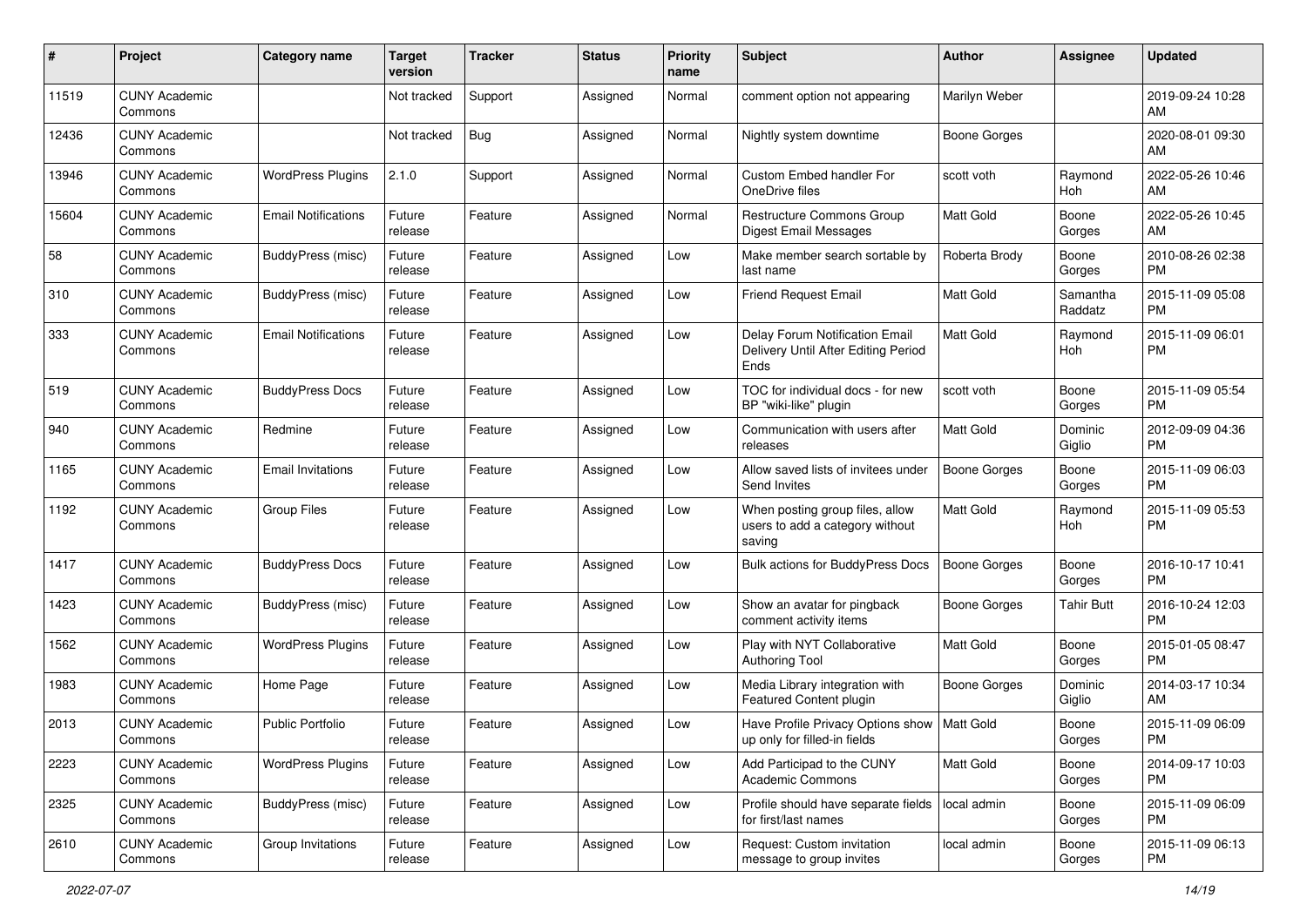| #     | <b>Project</b>                  | Category name            | <b>Target</b><br>version | <b>Tracker</b> | <b>Status</b>        | <b>Priority</b><br>name | <b>Subject</b>                                                      | Author              | Assignee            | <b>Updated</b>                |
|-------|---------------------------------|--------------------------|--------------------------|----------------|----------------------|-------------------------|---------------------------------------------------------------------|---------------------|---------------------|-------------------------------|
| 3080  | <b>CUNY Academic</b><br>Commons | <b>Group Files</b>       | Future<br>release        | Feature        | Assigned             | Low                     | Create a system to keep track of<br>file changes                    | <b>Matt Gold</b>    | Boone<br>Gorges     | 2014-02-26 10:04<br><b>PM</b> |
| 3354  | <b>CUNY Academic</b><br>Commons | <b>Group Files</b>       | Future<br>release        | Feature        | Assigned             | Low                     | Allow Group Download of Multiple<br><b>Selected Files</b>           | <b>Matt Gold</b>    | <b>Chris Stein</b>  | 2014-08-01 08:50<br>AM        |
| 5016  | <b>CUNY Academic</b><br>Commons | Events                   | Future<br>release        | Feature        | Assigned             | Low                     | Allow comments to be posted on<br>events                            | <b>Matt Gold</b>    | Raymond<br>Hoh      | 2019-03-01 02:23<br><b>PM</b> |
| 6392  | <b>CUNY Academic</b><br>Commons | Group Forums             | Future<br>release        | Design/UX      | Assigned             | Low                     | Composition/Preview Panes in<br>Forum Posts                         | Luke Waltzer        | Paige Dupont        | 2016-10-21 04:26<br><b>PM</b> |
| 2576  | <b>NYCDH Community</b><br>Site  |                          |                          | Bug            | Hold                 | Low                     | Test Next Button in Javascript<br><b>Tutorial Under Activities</b>  | <b>Mark Newton</b>  | Alex Gil            | 2013-05-18 02:55<br><b>PM</b> |
| 3369  | <b>CUNY Academic</b><br>Commons | Reply By Email           | Not tracked              | Outreach       | Hold                 | Normal                  | Release reply by email to WP<br>plugin directory                    | <b>Matt Gold</b>    | Raymond<br>Hoh      | 2016-03-01 12:46<br><b>PM</b> |
| 3939  | <b>CUNY Academic</b><br>Commons | <b>WordPress Plugins</b> | Future<br>release        | Bug            | Hold                 | Normal                  | Activity stream support for<br>Co-Authors Plus plugin               | Raymond Hoh         | Raymond<br>Hoh      | 2015-11-09 06:13<br><b>PM</b> |
| 8756  | <b>CUNY Academic</b><br>Commons | Group Blogs              | Future<br>release        | Feature        | Hold                 | Normal                  | Connect multiple blogs to one<br>group?                             | <b>Matt Gold</b>    | Boone<br>Gorges     | 2017-09-30 10:42<br>AM        |
| 8991  | <b>CUNY Academic</b><br>Commons | Reply By Email           | Not tracked              | Bug            | Hold                 | Normal                  | RBE duplicate email message<br>issue                                | <b>Matt Gold</b>    | Raymond<br>Hoh      | 2018-02-18 08:53<br><b>PM</b> |
| 9060  | <b>CUNY Academic</b><br>Commons | Commons In A Box         | Not tracked              | <b>Bug</b>     | Hold                 | Normal                  | Problems with CBox image library<br>/ upload                        | Lisa Rhody          | Raymond<br>Hoh      | 2018-01-10 03:26<br><b>PM</b> |
| 11848 | <b>CUNY Academic</b><br>Commons |                          | Not tracked              | Support        | Hold                 | Normal                  | a Dean of Faculty wants to share a<br>large file                    | Marilyn Weber       |                     | 2019-09-24 08:44<br>AM        |
| 14113 | <b>CUNY Academic</b><br>Commons | WordPress (misc)         | Future<br>release        | Bug            | Hold                 | Normal                  | Block Editor Not Working on this<br>page - Json error               | scott voth          | Boone<br>Gorges     | 2021-03-05 11:01<br>AM        |
| 16092 | <b>CUNY Academic</b><br>Commons |                          | Future<br>release        | Feature        | Hold                 | Normal                  | Don't show main site in Site<br>search results                      | Boone Gorges        | Boone<br>Gorges     | 2022-05-17 03:12<br><b>PM</b> |
| 13912 | <b>CUNY Academic</b><br>Commons |                          | Not tracked              | Feature        | Hold                 | Low                     | posting "missed schedule"                                           | Marilyn Weber       |                     | 2021-02-23 10:46<br>AM        |
| 2573  | <b>NYCDH Community</b><br>Site  |                          |                          | Feature        | Reporter<br>Feedback | Normal                  | Add dh_nyc twitter list feed to site                                | Mark Newton         | Matt Gold           | 2013-05-16 11:42<br><b>PM</b> |
| 6644  | <b>CUNY Academic</b><br>Commons |                          | Not tracked              | Bug            | Reporter<br>Feedback | High                    | White Screen at Login Pge                                           | Luke Waltzer        | Raymond<br>Hoh      | 2016-11-21 10:34<br><b>PM</b> |
| 10678 | <b>CUNY Academic</b><br>Commons |                          | Not tracked              | Bug            | Reporter<br>Feedback | High                    | Newsletter Plugin Not Sending Out   Mark Webb<br><b>Newsletters</b> |                     | Boone<br>Gorges     | 2019-09-16 09:38<br><b>PM</b> |
| 1544  | <b>CUNY Academic</b><br>Commons | Groups (misc)            | Future<br>release        | Feature        | Reporter<br>Feedback | Normal                  | Group Filtering and Sorting                                         | <b>Matt Gold</b>    | Chris Stein         | 2019-03-01 02:25<br><b>PM</b> |
| 5317  | <b>CUNY Academic</b><br>Commons | Group Blogs              | Not tracked              | Bug            | Reporter<br>Feedback | Normal                  | Notifications of New Post Didn't<br>Come                            | <b>Luke Waltzer</b> | Samantha<br>Raddatz | 2016-03-21 10:41<br><b>PM</b> |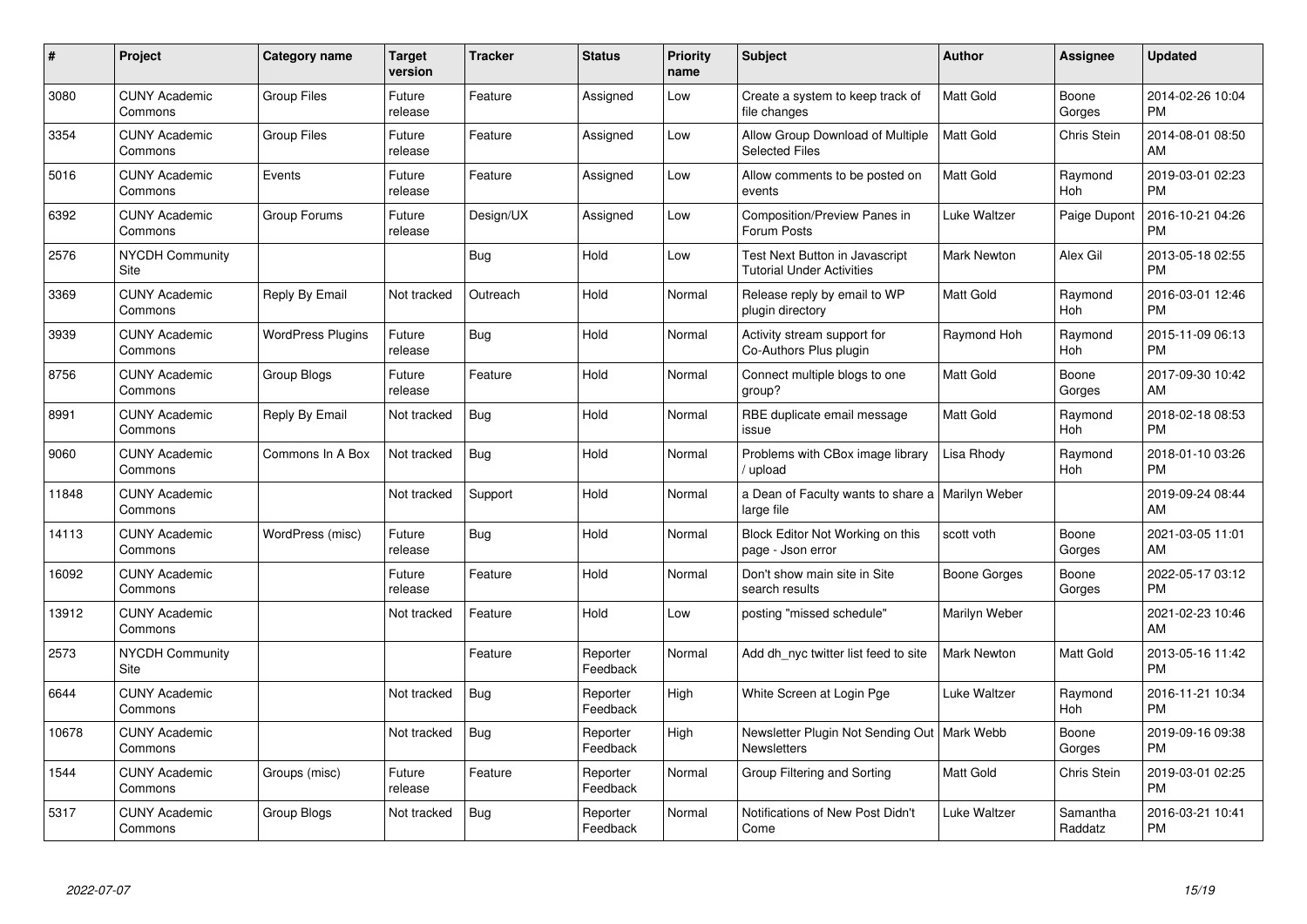| #     | <b>Project</b>                  | <b>Category name</b>       | <b>Target</b><br>version | <b>Tracker</b> | <b>Status</b>        | <b>Priority</b><br>name | <b>Subject</b>                                                     | <b>Author</b>           | Assignee         | <b>Updated</b>                |
|-------|---------------------------------|----------------------------|--------------------------|----------------|----------------------|-------------------------|--------------------------------------------------------------------|-------------------------|------------------|-------------------------------|
| 5826  | <b>CUNY Academic</b><br>Commons | <b>WordPress Plugins</b>   | Future<br>release        | Support        | Reporter<br>Feedback | Normal                  | <b>Remove Subscription Options</b><br>plugin from directory        | Sarah Morgano           | Sarah<br>Morgano | 2016-10-21 04:14<br><b>PM</b> |
| 6014  | <b>CUNY Academic</b><br>Commons | Publicity                  | Future<br>release        | Publicity      | Reporter<br>Feedback | Normal                  | Google search listing                                              | <b>Matt Gold</b>        | Boone<br>Gorges  | 2016-09-21 03:48<br><b>PM</b> |
| 7115  | <b>CUNY Academic</b><br>Commons | Groups (misc)              | Future<br>release        | Feature        | Reporter<br>Feedback | Normal                  | make licensing info clear during<br>group creation                 | <b>Matt Gold</b>        | Raymond<br>Hoh   | 2020-12-08 11:32<br>AM        |
| 9207  | <b>CUNY Academic</b><br>Commons |                            | Future<br>release        | Support        | Reporter<br>Feedback | Normal                  | display dashboards made in<br>Tableau?                             | Marilyn Weber           | Boone<br>Gorges  | 2018-04-10 10:42<br>AM        |
| 9211  | <b>CUNY Academic</b><br>Commons | <b>WordPress Plugins</b>   | Future<br>release        | Support        | Reporter<br>Feedback | Normal                  | Auto-Role Setting in Forum Plugin<br><b>Causing Some Confusion</b> | Luke Waltzer            | Boone<br>Gorges  | 2018-03-13 11:44<br>AM        |
| 9289  | <b>CUNY Academic</b><br>Commons | <b>WordPress Plugins</b>   | Future<br>release        | Bug            | Reporter<br>Feedback | Normal                  | Email Users Plugin                                                 | Laurie Hurson           | Boone<br>Gorges  | 2018-10-24 12:34<br><b>PM</b> |
| 9515  | <b>CUNY Academic</b><br>Commons | <b>WordPress Plugins</b>   | Not tracked              | <b>Bug</b>     | Reporter<br>Feedback | Normal                  | Text to Speech plugin - "More<br>Slowly" checkbox not working      | scott voth              | Boone<br>Gorges  | 2018-06-13 02:26<br><b>PM</b> |
| 9947  | <b>CUNY Academic</b><br>Commons | <b>WordPress Plugins</b>   | Future<br>release        | Feature        | Reporter<br>Feedback | Normal                  | Install H5P quiz plugin                                            | <b>Matt Gold</b>        | Boone<br>Gorges  | 2018-09-11 11:01<br>AM        |
| 9979  | <b>CUNY Academic</b><br>Commons | <b>Email Notifications</b> | Not tracked              | Bug            | Reporter<br>Feedback | Normal                  | Reports of slow email activation<br>emails                         | <b>Matt Gold</b>        | Boone<br>Gorges  | 2018-08-29 09:40<br><b>PM</b> |
| 10040 | <b>CUNY Academic</b><br>Commons | WordPress (misc)           | Not tracked              | Bug            | Reporter<br>Feedback | Normal                  | User doesn't see full list of themes                               | <b>Matt Gold</b>        | Boone<br>Gorges  | 2018-07-25 10:12<br>AM        |
| 10262 | <b>CUNY Academic</b><br>Commons |                            | Not tracked              | <b>Bug</b>     | Reporter<br>Feedback | Normal                  | Newsletter Plugin: Broken Image<br>at Bottom of All Newsletters    | Mark Webb               | Raymond<br>Hoh   | 2018-08-30 05:17<br><b>PM</b> |
| 10273 | <b>CUNY Academic</b><br>Commons | Registration               | Not tracked              | Support        | Reporter<br>Feedback | Normal                  | users combining CF and campus<br>address                           | Marilyn Weber           |                  | 2019-09-18 10:58<br>AM        |
| 10657 | <b>CUNY Academic</b><br>Commons |                            | Not tracked              | Support        | Reporter<br>Feedback | Normal                  | child theme problems                                               | Marilyn Weber           |                  | 2018-11-08 01:19<br><b>PM</b> |
| 10769 | <b>CUNY Academic</b><br>Commons | <b>WordPress Themes</b>    | Not tracked              | Bug            | Reporter<br>Feedback | Normal                  | 2011 Theme Sidebar                                                 | Mark Webb               |                  | 2018-12-04 04:09<br><b>PM</b> |
| 10982 | <b>CUNY Academic</b><br>Commons | Domain Mapping             | Not tracked              | Support        | Reporter<br>Feedback | Normal                  | <b>CNAME</b> question                                              | scott voth              |                  | 2019-01-22 04:29<br><b>PM</b> |
| 11077 | <b>CUNY Academic</b><br>Commons | Events                     | Not tracked              | Feature        | Reporter<br>Feedback | Normal                  | Show event category description<br>in event list view              | Raffi<br>Khatchadourian |                  | 2019-02-12 10:38<br><b>PM</b> |
| 11120 | <b>CUNY Academic</b><br>Commons | <b>WordPress Plugins</b>   | Not tracked              | Bug            | Reporter<br>Feedback | Normal                  | Events Manager Events Not<br>Showing Up                            | Mark Webb               |                  | 2019-02-27 04:10<br><b>PM</b> |
| 11131 | <b>CUNY Academic</b><br>Commons |                            | Future<br>release        | Feature        | Reporter<br>Feedback | Normal                  | <b>Image Annotation Plugins</b>                                    | Laurie Hurson           |                  | 2019-02-26 11:33<br>AM        |
| 11149 | <b>CUNY Academic</b><br>Commons |                            | Not tracked              | Support        | Reporter<br>Feedback | Normal                  | comments getting blocked                                           | Marilyn Weber           | Raymond<br>Hoh   | 2019-03-26 11:40<br>AM        |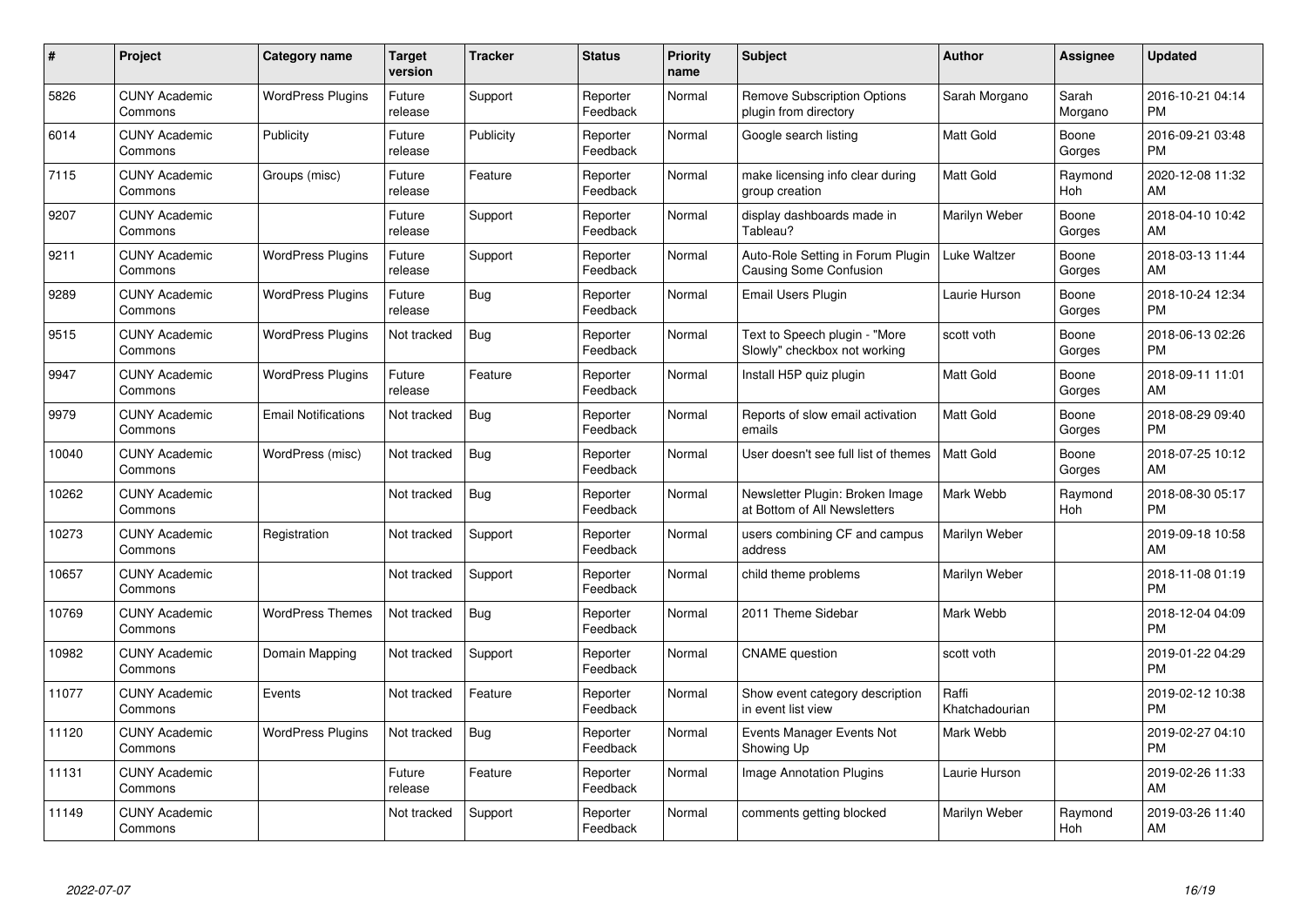| #     | <b>Project</b>                  | <b>Category name</b>      | <b>Target</b><br>version | <b>Tracker</b> | <b>Status</b>        | <b>Priority</b><br>name | <b>Subject</b>                                                                                | <b>Author</b>  | Assignee        | <b>Updated</b>                |
|-------|---------------------------------|---------------------------|--------------------------|----------------|----------------------|-------------------------|-----------------------------------------------------------------------------------------------|----------------|-----------------|-------------------------------|
| 11386 | <b>CUNY Academic</b><br>Commons | WordPress - Media         | Not tracked              | Support        | Reporter<br>Feedback | Normal                  | disappearing images                                                                           | scott voth     | Boone<br>Gorges | 2019-05-14 10:32<br>AM        |
| 11415 | <b>CUNY Academic</b><br>Commons | <b>WordPress Plugins</b>  | Not tracked              | <b>Bug</b>     | Reporter<br>Feedback | Normal                  | <b>Blog Subscriptions in Jetpack</b>                                                          | Laurie Hurson  |                 | 2019-05-14 10:34<br>AM        |
| 11449 | <b>CUNY Academic</b><br>Commons | WordPress - Media         | Not tracked              | Support        | Reporter<br>Feedback | Normal                  | Cloning Media Library for JITP<br>from Staging to Production Site                             | Patrick DeDauw | Boone<br>Gorges | 2019-05-13 12:00<br><b>PM</b> |
| 11493 | <b>CUNY Academic</b><br>Commons | Domain Mapping            | Not tracked              | Support        | Reporter<br>Feedback | Normal                  | Domain Mapping Request - Talia<br>Schaffer                                                    | scott voth     | Matt Gold       | 2019-08-06 08:39<br>AM        |
| 11509 | <b>CUNY Academic</b><br>Commons |                           | Not tracked              | Support        | Reporter<br>Feedback | Normal                  | deleted Page causing a Menu<br>problem?                                                       | Marilyn Weber  |                 | 2019-06-04 09:54<br>AM        |
| 11556 | <b>CUNY Academic</b><br>Commons | Courses                   | Not tracked              | Bug            | Reporter<br>Feedback | Normal                  | Instructor name given in course<br>listing                                                    | Tom Harbison   |                 | 2019-06-25 04:12<br><b>PM</b> |
| 11771 | <b>CUNY Academic</b><br>Commons |                           | Not tracked              | Support        | Reporter<br>Feedback | Normal                  | post displays in sections                                                                     | Marilyn Weber  |                 | 2019-08-20 10:34<br>AM        |
| 11787 | <b>CUNY Academic</b><br>Commons |                           | Not tracked              | Support        | Reporter<br>Feedback | Normal                  | automated comments notifications<br>on ZenDesk                                                | Marilyn Weber  |                 | 2019-08-26 06:18<br><b>PM</b> |
| 11788 | <b>CUNY Academic</b><br>Commons | <b>WordPress Plugins</b>  | Future<br>release        | Support        | Reporter<br>Feedback | Normal                  | Plugin Request - Browse Aloud                                                                 | scott voth     |                 | 2019-09-24 08:42<br>AM        |
| 11945 | <b>CUNY Academic</b><br>Commons | Reckoning                 | Future<br>release        | Feature        | Reporter<br>Feedback | Normal                  | Add Comments bubble to<br>Reckoning views                                                     | Boone Gorges   | Boone<br>Gorges | 2019-11-12 05:14<br><b>PM</b> |
| 12004 | <b>CUNY Academic</b><br>Commons |                           | Not tracked              | Support        | Reporter<br>Feedback | Normal                  | Notifications for spam blog<br>comments                                                       | Gina Cherry    | Raymond<br>Hoh  | 2019-11-01 12:05<br><b>PM</b> |
| 12121 | <b>CUNY Academic</b><br>Commons | <b>WordPress Plugins</b>  | 2.0.3                    | Feature        | Reporter<br>Feedback | Normal                  | Embedding H5P Iframes on<br><b>Commons Site</b>                                               | Laurie Hurson  | Boone<br>Gorges | 2022-06-29 11:32<br>AM        |
| 12198 | <b>CUNY Academic</b><br>Commons |                           | Not tracked              | <b>Bug</b>     | Reporter<br>Feedback | Normal                  | Duplicate listing in My Sites                                                                 | Tom Harbison   |                 | 2019-12-09 05:50<br><b>PM</b> |
| 12350 | <b>CUNY Academic</b><br>Commons | <b>Blogs (BuddyPress)</b> | Not tracked              | Support        | Reporter<br>Feedback | Normal                  | URL creation problem                                                                          | Marilyn Weber  |                 | 2020-02-03 11:27<br>AM        |
| 12360 | <b>CUNY Academic</b><br>Commons | <b>WordPress Themes</b>   | Not tracked              | Bug            | Reporter<br>Feedback | Normal                  | site just says "DANTE We are<br>currently in maintenance mode,<br>please check back shortly." | Marilyn Weber  |                 | 2020-02-04 12:13<br><b>PM</b> |
| 12446 | <b>CUNY Academic</b><br>Commons | Groups (misc)             | Future<br>release        | Feature        | Reporter<br>Feedback | Normal                  | Toggle default site to group forum<br>posting                                                 | Laurie Hurson  | Laurie Hurson   | 2020-03-10 11:57<br>AM        |
| 12484 | <b>CUNY Academic</b><br>Commons |                           | Not tracked              | Support        | Reporter<br>Feedback | Normal                  | Sign up Code for COIL Course<br>starting in March                                             | Laurie Hurson  | Matt Gold       | 2020-03-02 02:26<br><b>PM</b> |
| 12741 | <b>CUNY Academic</b><br>Commons | <b>WordPress Plugins</b>  | Not tracked              | Support        | Reporter<br>Feedback | Normal                  | Tableau Public Viz Block                                                                      | Marilyn Weber  | Raymond<br>Hoh  | 2020-05-12 11:00<br>AM        |
| 13034 | <b>CUNY Academic</b><br>Commons |                           | Not tracked              | Support        | Reporter<br>Feedback | Normal                  | a site is asking people to join the<br>Commons to get a download                              | Marilyn Weber  |                 | 2020-07-12 07:23<br>AM        |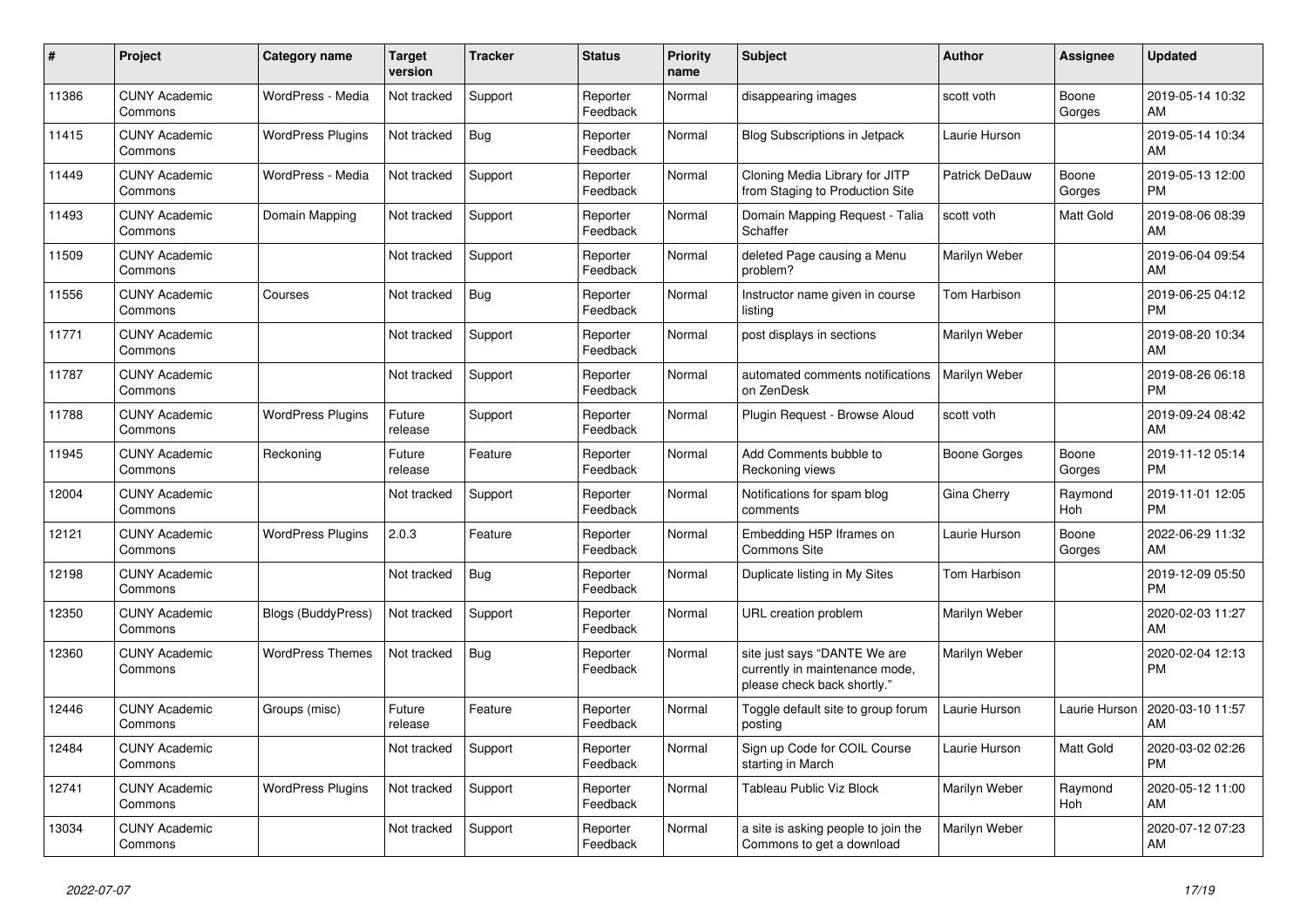| #     | Project                         | <b>Category name</b>     | <b>Target</b><br>version | <b>Tracker</b> | <b>Status</b>        | Priority<br>name | <b>Subject</b>                                                    | <b>Author</b>           | <b>Assignee</b> | <b>Updated</b>                |
|-------|---------------------------------|--------------------------|--------------------------|----------------|----------------------|------------------|-------------------------------------------------------------------|-------------------------|-----------------|-------------------------------|
| 13255 | <b>CUNY Academic</b><br>Commons |                          | Not tracked              | Support        | Reporter<br>Feedback | Normal           | Accessibility problems                                            | Marilyn Weber           |                 | 2020-09-01 05:48<br><b>PM</b> |
| 13328 | <b>CUNY Academic</b><br>Commons | Group Forums             | Not tracked              | Bug            | Reporter<br>Feedback | Normal           | cross-posting in two related<br>groups                            | Marilyn Weber           | Raymond<br>Hoh  | 2020-09-15 10:39<br><b>PM</b> |
| 13975 | <b>CUNY Academic</b><br>Commons | Social Paper             | Not tracked              | Support        | Reporter<br>Feedback | Normal           | can't approve comments on Social<br>Paper paper                   | Marilyn Weber           |                 | 2021-02-12 09:33<br>AM        |
| 14074 | <b>CUNY Academic</b><br>Commons | WordPress (misc)         | Not tracked              | Support        | Reporter<br>Feedback | Normal           | page password protection problem                                  | Marilyn Weber           |                 | 2021-03-02 11:03<br>AM        |
| 14398 | <b>CUNY Academic</b><br>Commons |                          | Not tracked              | Support        | Reporter<br>Feedback | Normal           | Events plug-in notification problem                               | Marilyn Weber           |                 | 2021-05-11 11:21<br>AM        |
| 14483 | <b>CUNY Academic</b><br>Commons | WordPress - Media        | Not tracked              | Bug            | Reporter<br>Feedback | Normal           | Wordpress PDF Embed Stopped<br>Working after JITP Media Clone     | Patrick DeDauw          | Boone<br>Gorges | 2021-05-20 01:51<br><b>PM</b> |
| 14504 | <b>CUNY Academic</b><br>Commons |                          | Not tracked              | Publicity      | Reporter<br>Feedback | Normal           | Adding showcases to home page<br>menu                             | Laurie Hurson           | Boone<br>Gorges | 2022-01-19 03:26<br><b>PM</b> |
| 14538 | <b>CUNY Academic</b><br>Commons |                          | Not tracked              | Support        | Reporter<br>Feedback | Normal           | <b>Weebly To Commons</b>                                          | Laurie Hurson           |                 | 2021-09-14 10:47<br>AM        |
| 14629 | <b>CUNY Academic</b><br>Commons |                          | Not tracked              | Bug            | Reporter<br>Feedback | Normal           | Possible Post Order Bug?                                          | <b>Syelle Graves</b>    |                 | 2021-09-14 10:47<br>AM        |
| 14784 | <b>CUNY Academic</b><br>Commons |                          |                          | Support        | Reporter<br>Feedback | Normal           | User report of logo problem when<br>using Customizer theme        | Marilyn Weber           |                 | 2021-09-17 10:25<br>AM        |
| 14842 | <b>CUNY Academic</b><br>Commons |                          | Not tracked              | Support        | Reporter<br>Feedback | Normal           | Question about widgets and block<br>editor                        | Gina Cherry             |                 | 2021-10-06 03:01<br><b>PM</b> |
| 14900 | <b>CUNY Academic</b><br>Commons |                          | Not tracked              | Support        | Reporter<br>Feedback | Normal           | previous theme?                                                   | Marilyn Weber           |                 | 2021-10-25 10:31<br>AM        |
| 14983 | <b>CUNY Academic</b><br>Commons | WordPress (misc)         | Not tracked              | Support        | Reporter<br>Feedback | Normal           | "Read More" tag not working                                       | Rebecca Krisel          | Raymond<br>Hoh  | 2021-11-23 01:17<br><b>PM</b> |
| 15169 | <b>CUNY Academic</b><br>Commons |                          | 2.0.3                    | Support        | Reporter<br>Feedback | Normal           | new Prelude website zipfiles for<br>custom theme and other files. | Marilyn Weber           |                 | 2022-06-29 11:32<br>AM        |
| 15176 | <b>CUNY Academic</b><br>Commons |                          | Not tracked              | Support        | Reporter<br>Feedback | Normal           | Archiving Q Writing & Old<br>Wordpress Sites on the Commons       | Laurie Hurson           |                 | 2022-02-08 10:28<br>AM        |
| 15242 | <b>CUNY Academic</b><br>Commons | Performance              | Not tracked              | Bug            | Reporter<br>Feedback | Normal           | Slugist site                                                      | Raffi<br>Khatchadourian | Boone<br>Gorges | 2022-02-07 11:14<br>AM        |
| 15260 | <b>CUNY Academic</b><br>Commons |                          |                          | Support        | Reporter<br>Feedback | Normal           | Diacritical markings   European<br><b>Stages</b>                  | Marilyn Weber           |                 | 2022-02-04 08:16<br>AM        |
| 15370 | <b>CUNY Academic</b><br>Commons |                          |                          | Support        | Reporter<br>Feedback | Normal           | All-in-One Event Calendar?                                        | Marilyn Weber           |                 | 2022-02-17 11:03<br>AM        |
| 15516 | <b>CUNY Academic</b><br>Commons | <b>WordPress Plugins</b> |                          | <b>Bug</b>     | Reporter<br>Feedback | Normal           | Can't publish or save draft of post<br>on wordpress.com           | Raffi<br>Khatchadourian | Raymond<br>Hoh  | 2022-03-02 05:52<br><b>PM</b> |